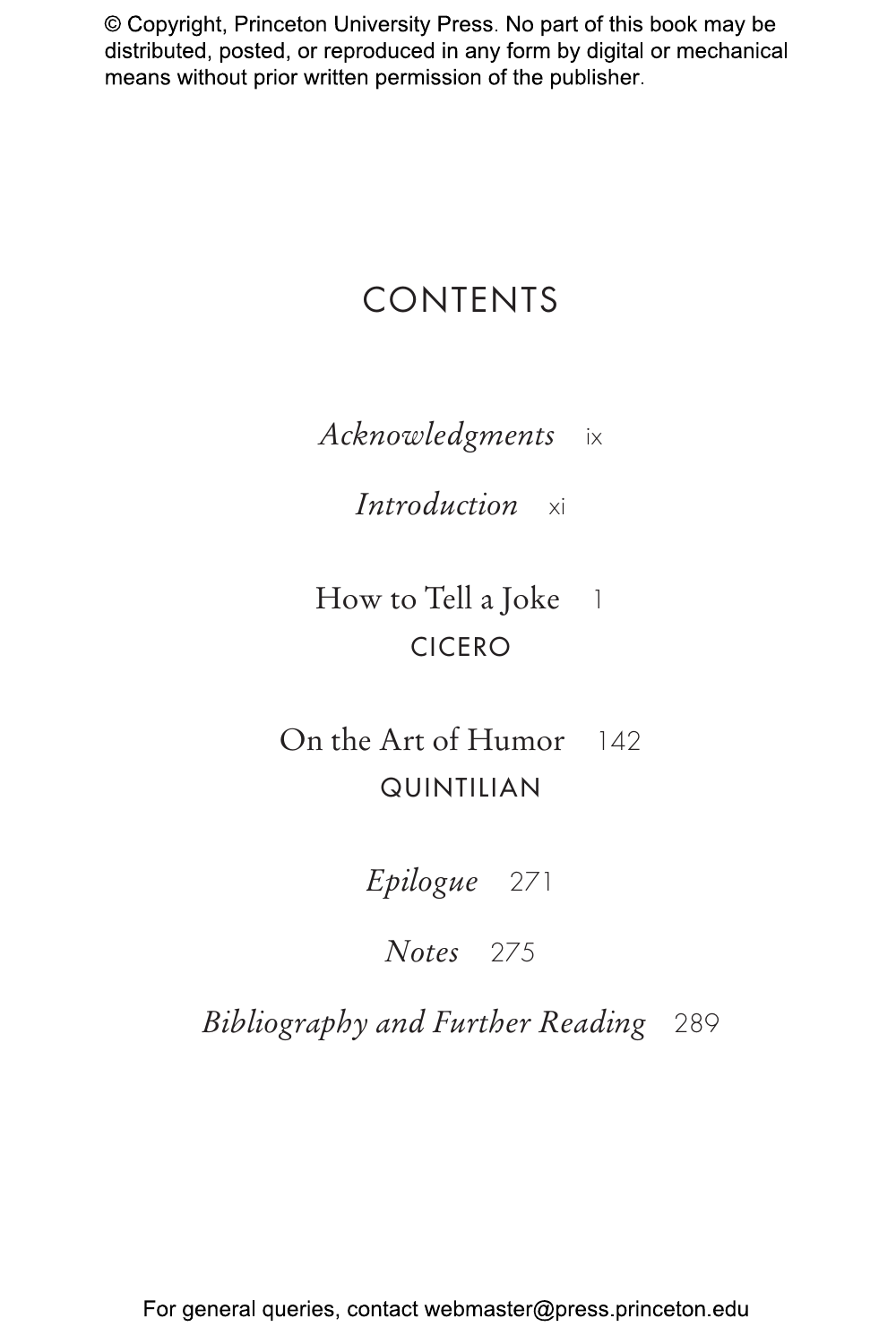# HOW TO TELL A JOKE

For general queries, contact webmaster@press.princeton.edu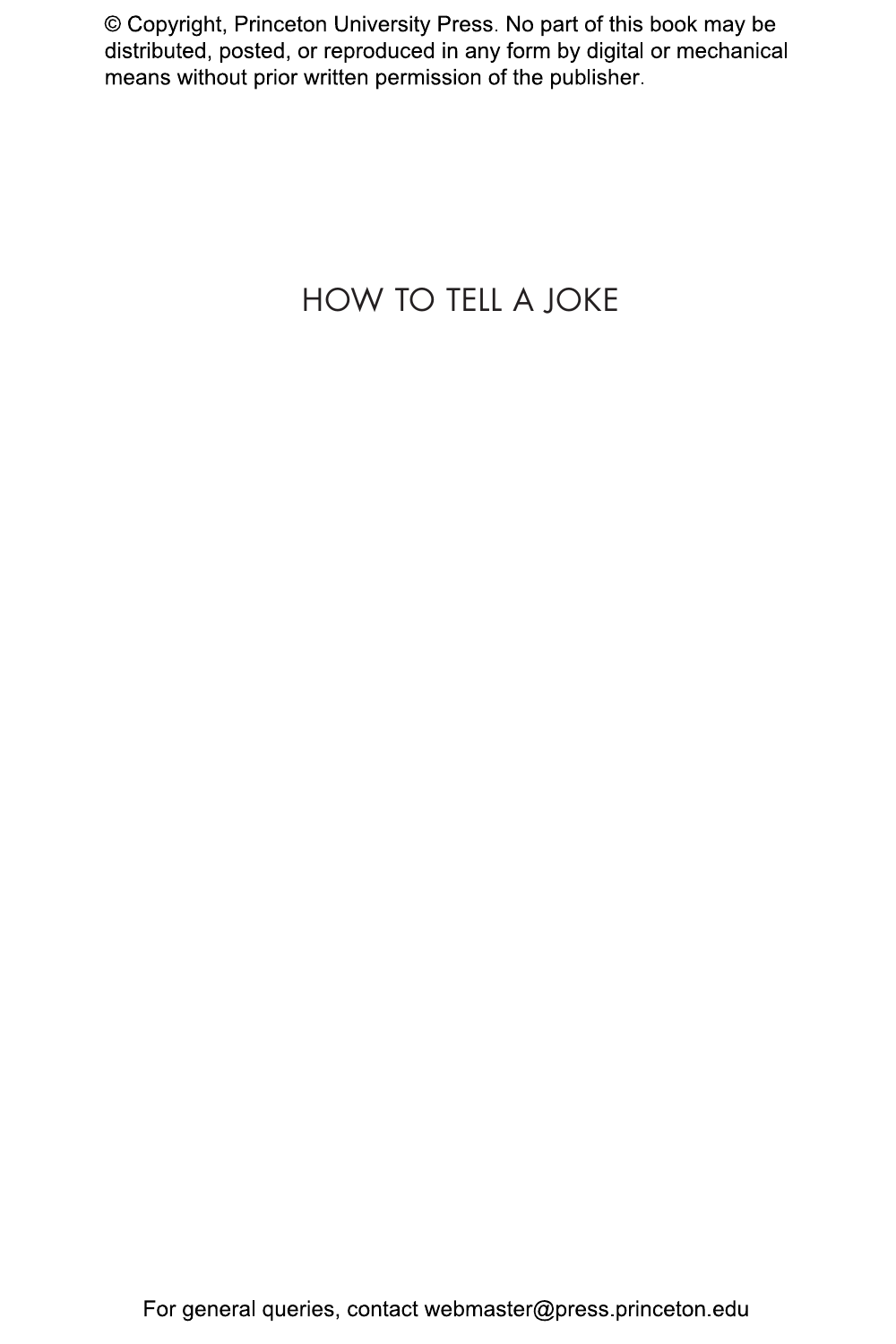# HOW TO TELL A JOKE

Cicero, *De Oratore*, Liber 2.216–290

#### **ANTONIUS**

[216b] . . . Suavis autem est et vehementer saepe utilis, iocus et facetiae; quae, etiam si alia omnia tradi arte possunt, naturae sunt propria certe, neque ullam artem desiderant.

In quibus tu longe aliis, meā sententiā, Caesar, excellis; quo magis mihi etiam aut (*1*) testis esse potes nullam esse artem salis, aut, (*2*) si qua est, eam tu potissimum nos docere.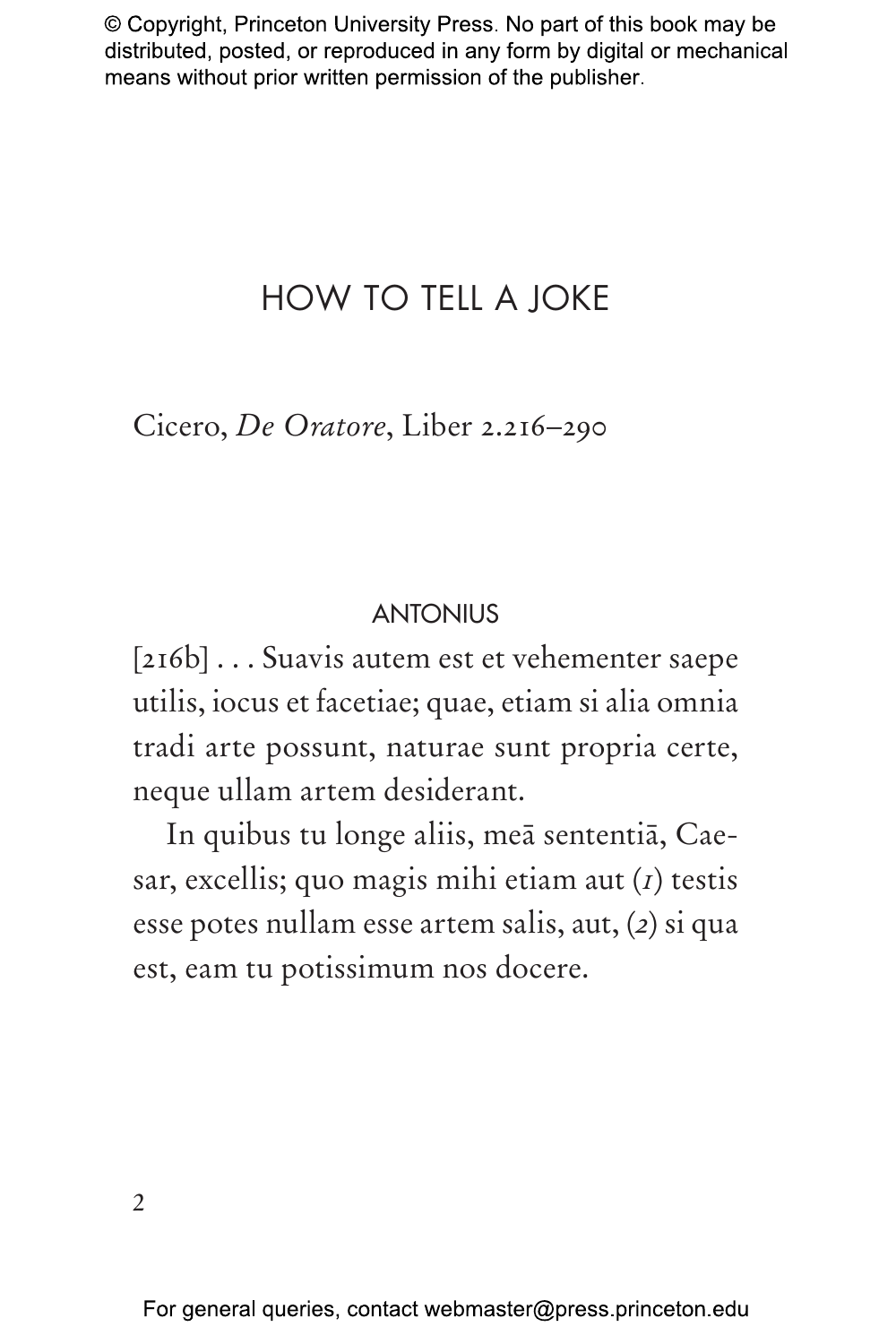# HOW TO TELL A JOKE

Cicero, *On the Ideal Orator*, Book 2.216–290

"Humor Us, Caesar—Explain Jokes!" Caesar Takes a Stab [216–234]

#### ANTONY

[216b] . . . Humor and joking, though, is fun and often wicked effective. Every other aspect [*of public speaking*] might be teachable by rules, but humor is obviously something you're born with and rules can't do anything for it.

Caesar, in my view you're far better than others at this, so you can easily back me up that joking either (*1*) isn't a teachable skill or (*2*), if it is, then you're the best person to teach it to us.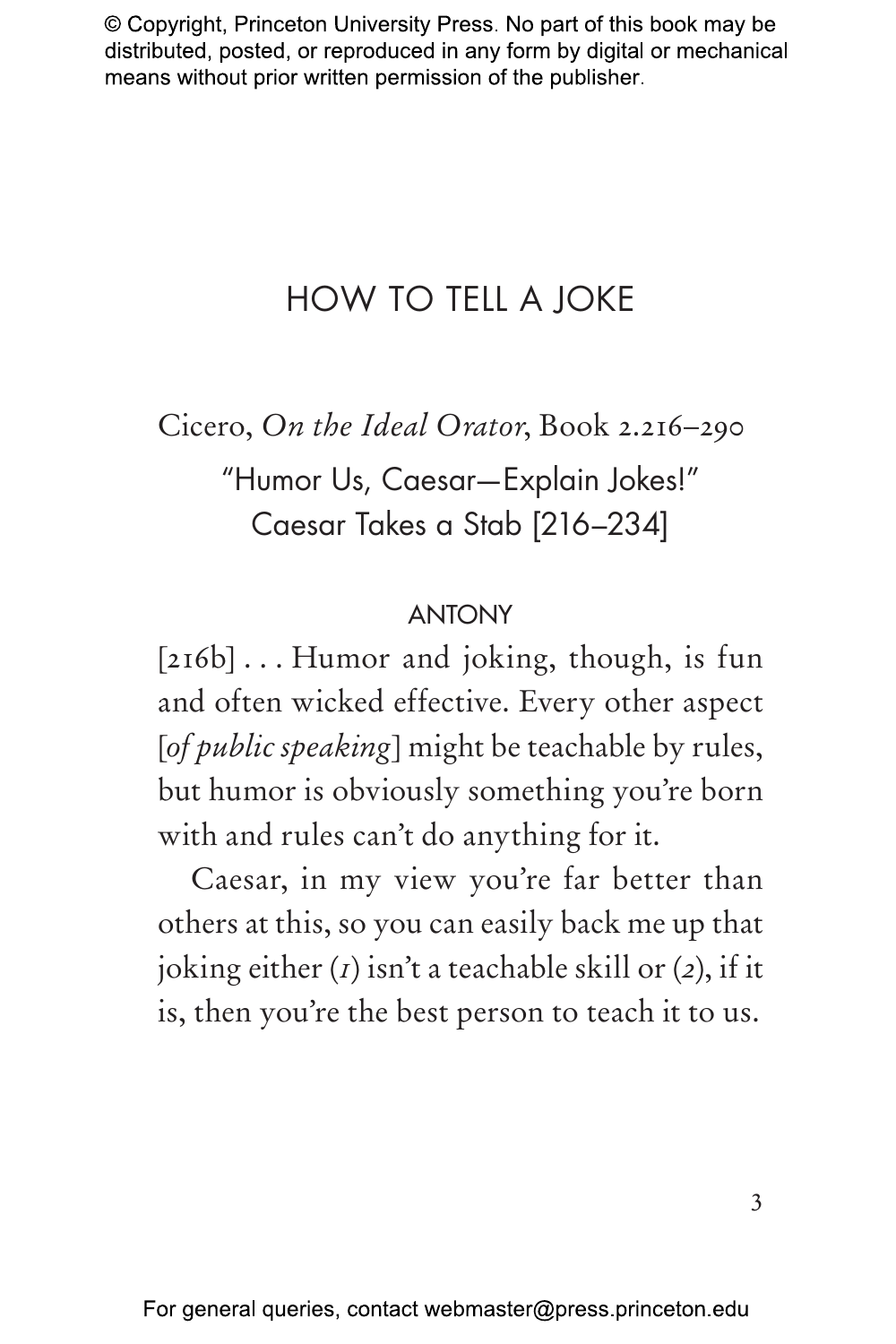#### DE ORATORE

## CAESAR

[217] Ego verò (*inquit*) omni de re facetius puto posse ab homine non inurbano quàm de ipsis facetiis disputari. Itaque, quom quosdam Graecos inscriptos libros esse vidissem "De Ridiculis," nonnullam in spem veneram posse me ex iis aliquid discere. Inveni autem ridicula et salsa multa Graecorum—nam ét Siculi in eo genere et Rhodii et Byzantii et, praeter ceteros, Attici excellunt—sed qui eius rei rationem quandam conati sunt artemque tradere, sic insulsi extiterunt ut nihil aliud eorum nisi ipsa insulsitas rideatur! [218] Quare, mihi quidem nullo modo videtur doctrinā ista res posse tradi.

Etenim quom duo genera sint facetiarum, alterum aequabiliter in omni sermone fusum, alterum peracutum et breve, illa a veteribus superior "cavillatio," haec altera "dicacitas"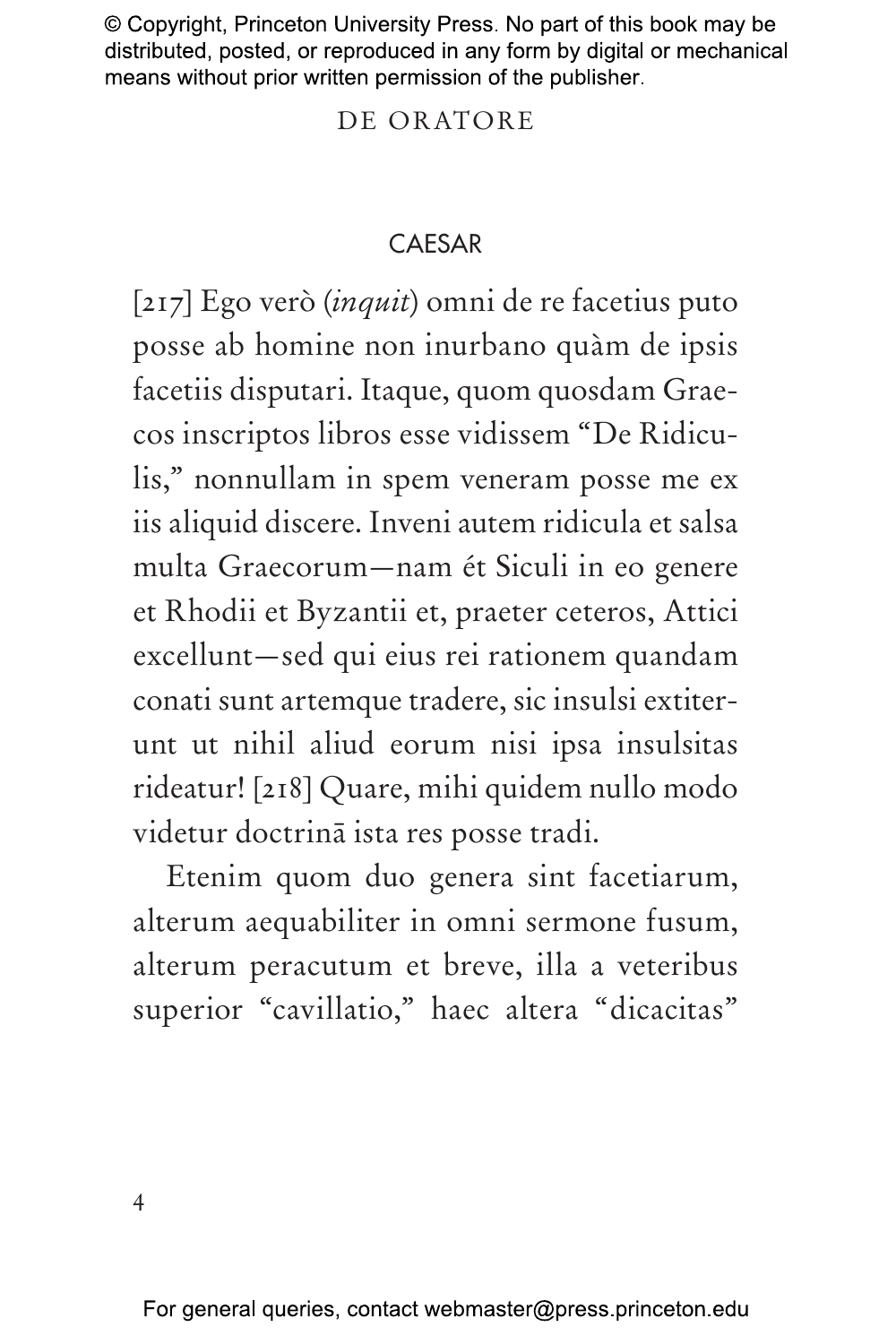HOW TO TELL A JOKE

## CAESAR

[217] Actually, *I* think a decent funnyman can discuss *anything* with greater wit than wit itself. Let me explain. I once saw these Greek books titled *On Humor* and got excited, thinking I'd learn something from them. What I found, though, was lots of Greek quips and jokes which makes sense, since the people of Sicily, Rhodes, Byzantium, and above all, Athens, are the leaders in this area.16 But they were so ridiculous when they tried to schematize, systematize, and teach the "rules" behind them that the only thing I could laugh at was how ridiculous they were! [218] And that's why to me at least—it seems impossible to teach a course in the topic you want.

The thing is, jokes actually come in *two* forms. The first kind permeate an entire speech, while the other come fast and razor-sharp. The ancients called the first kind "shtick" and the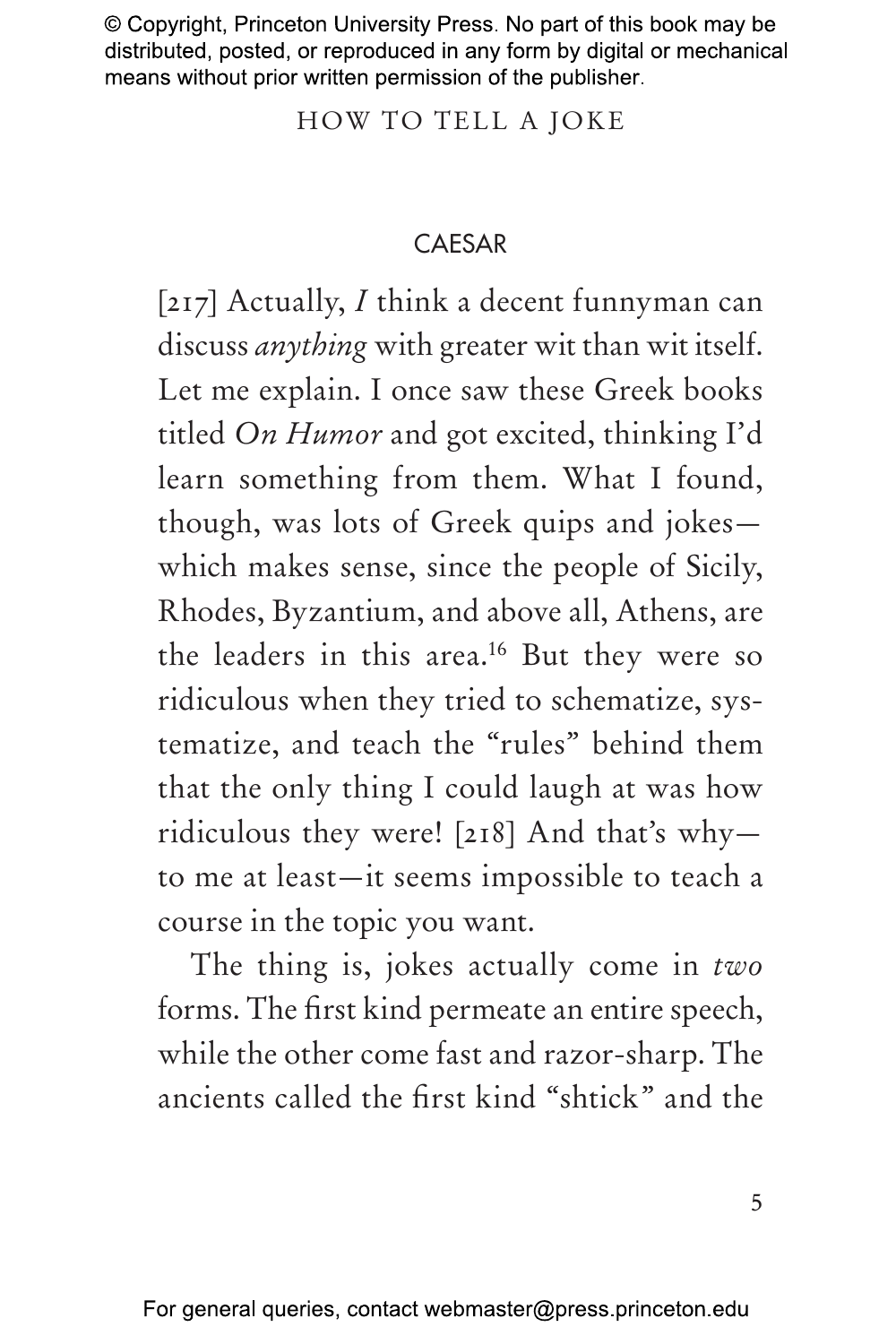## DE ORATORE

nominata est. Leve nomen habet utraque res quippe! "Leve" enim est totum hoc risum movere.

[219] Verumtamen, ut dicis, Antoni, multum in causis persaepe lepore et facetiis profici vidi. Sed quóm in illo genere perpetuae festivitatis ars non desideretur—natura enim fingit homines et creat imitatores et narratores facetos, adiuvante ét vultu et voce et ipso genere sermonis túm verò in hoc altero dicacitatis, ¿quid habet ars loci, quom ante illud facete dictum emissum haerere debeat quàm cogitari potuisse videatur?

[220] ¿Quid enim hic meus frater [*sc. Catulus*] ab arte adiuvari potuit quom, a Philippo interrogatus quid latraret,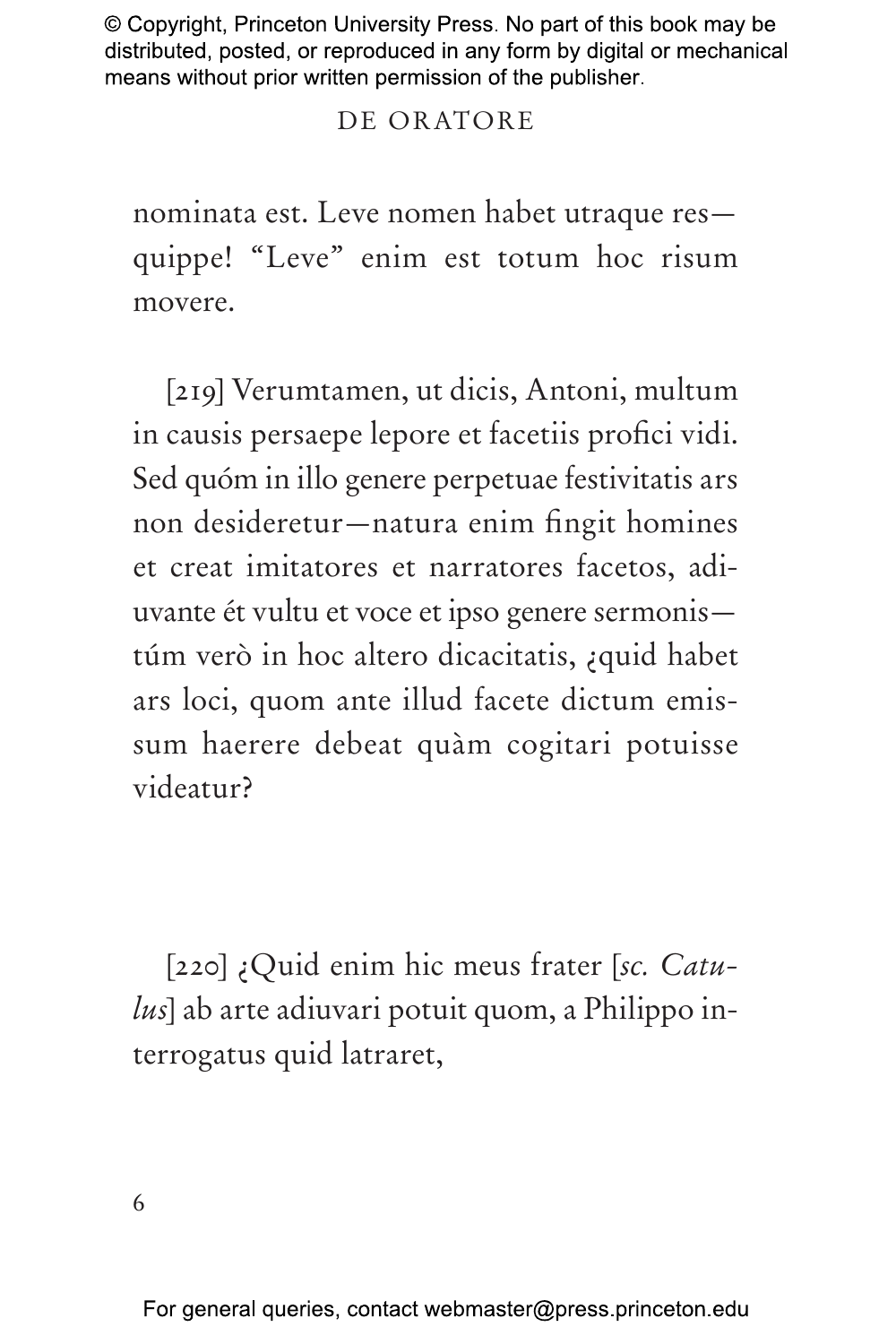## HOW TO TELL A JOKE

second "a sick burn." Both have funny names which makes sense, since the whole business of making people laugh is (*winking*) "funny" stuff.17

[219] That said, Antony, you're right. I've often seen humor accomplish a great deal at trial. But you don't need rules for that first category of ongoing banter [*i.e., shtick*], because people are shaped by their genetics, and it's that—plus some help from their facial expressions and voices and manner of speech itself which makes them funny impressionists or storytellers. And since that's true, then in the second category [*i.e., sick burns*], too, where a zinger has to get fired off and hit its target before anyone could seemingly even *think* of it well, how *could* there be rules?

[220] I mean, rules couldn't have helped my brother Barker18 here when Philip asked him, "What are you howling for?" and he shot back,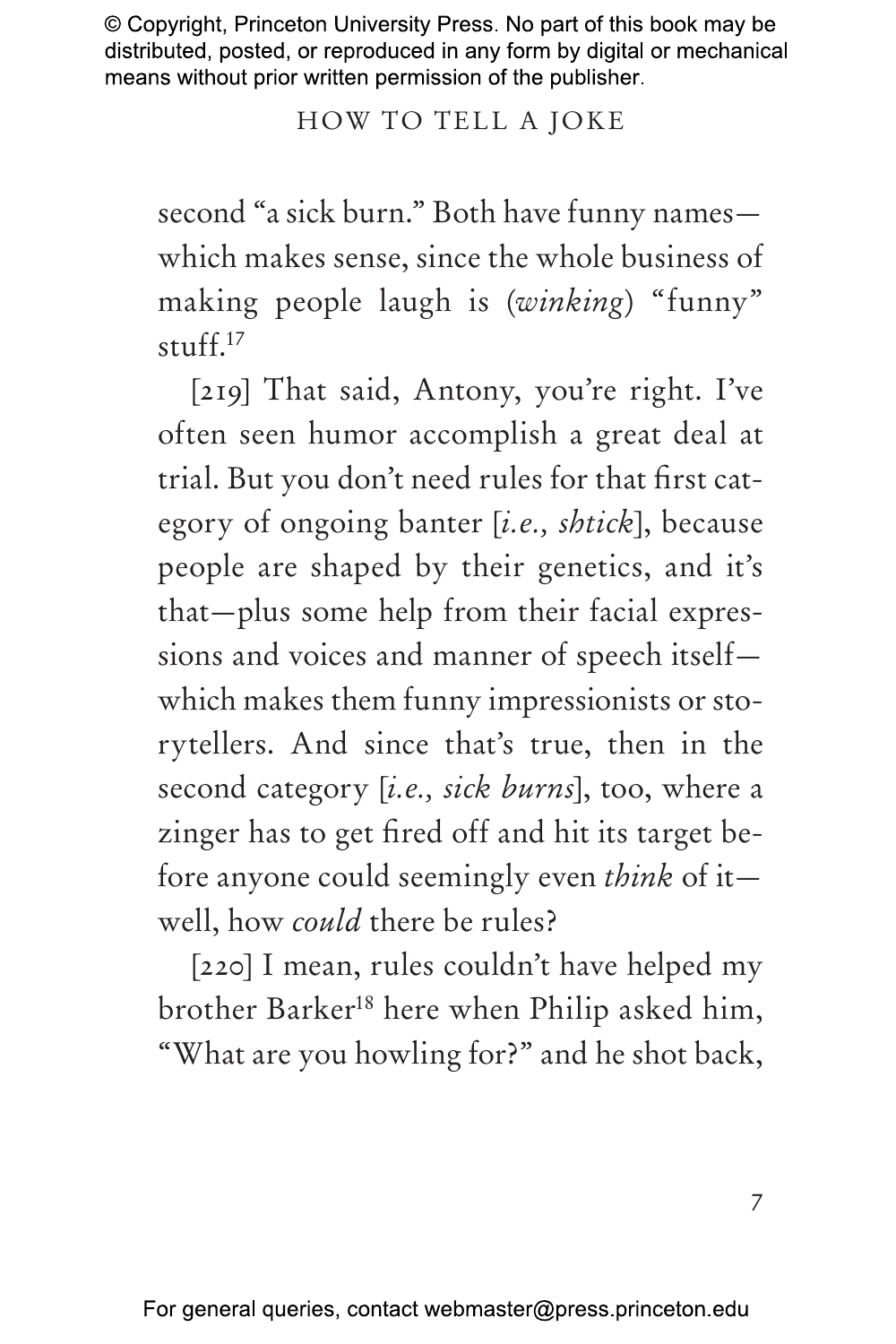#### DE ORATORE

"furem se videre"

respondit? Quid in omni oratione Crassus vel apud centumviros contra Scaevolam vel contra accusatorem Brutum, quom pro C. Planco diceret? Nam id quod tu mihi tribuis, Antoni, Crasso est omnium sententiā concedendum. Non enim fere quisquam reperietur praeter hunc in utroque genere leporis excellens, ét illo quod in perpetuitate sermonis ét hoc quod in celeritate atque dicto est.

[221] Nam haec perpetua contra Scaevolam Curiana defensio tota redundavit hilaritate quadam et ioco; dicta illa brevia non habuit. Parcebat enim adversarii dignitati, in quo ipse conservabat suam;

quod est hominibus facetis et dicacibus difficillimum, habere hominum rationem et temporum et ea quae occurrant, quom salsissime dici possint, tenere. Itaque, nonnulli ridiculi ho-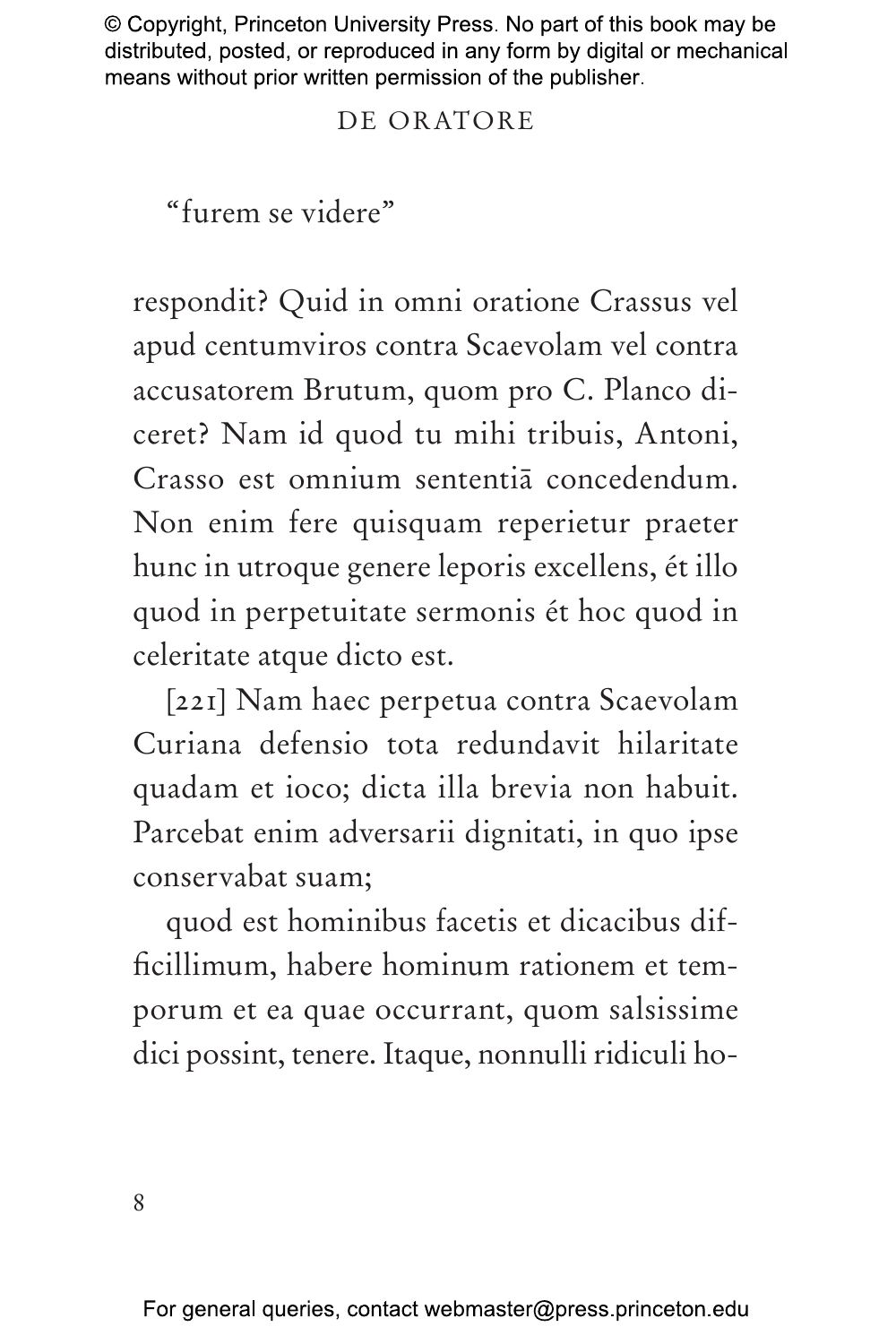HOW TO TELL A JOKE

"I see a thief!"

And what could rules have done for Crassus anywhere in that speech he gave in probate court against Scaevola or in the one defending Gaius Plancus against Brutus? Really, Antony, everyone thinks the honor you pay *me* should go to *Crassus*, because he's pretty much the only one you'll find who excels at both kinds of wit—that is, in the first category of keeping up the talk and in the second category of snappy comebacks.

[221] I mean, his entire *speech* defending Curius against Scaevola was bursting with goodnatured, category-1 ribbing. It didn't have those category-2 zingers because he wanted to spare his opponent's dignity—and in doing that, he kept his own.

And *that* is the hardest thing for quick-witted people to do: to take stock of the people, the circumstances, and to hold back the quips that come to mind even when it would be totally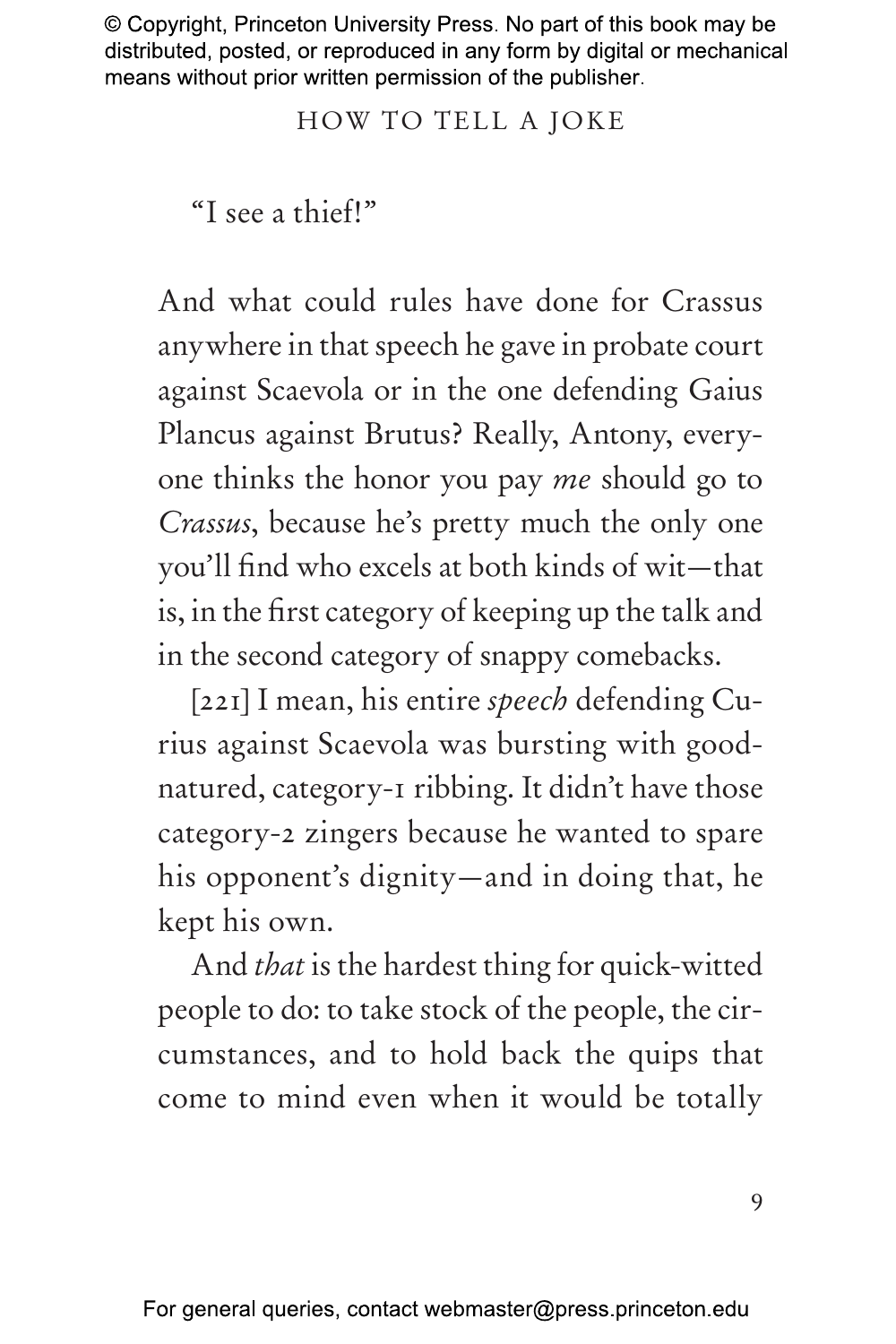## DE ORATORE

mines hoc ipsum non insulse interpretantur [222] dicere Ennium

♫flammam a sapienti facilius ore in ardente opprimi quàm bona dicta teneat;♫

haec scilicet "bona" dicta, quae salsa sint; nam ea "dicta" appellantur proprio iam nomine.

Sed út in Scaevolā continuit ea Crassus atque illo altero genere, in quo nulli aculei contumeliarum inerant, causam illam disputationemque

For general queries, contact webmaster@press.princeton.edu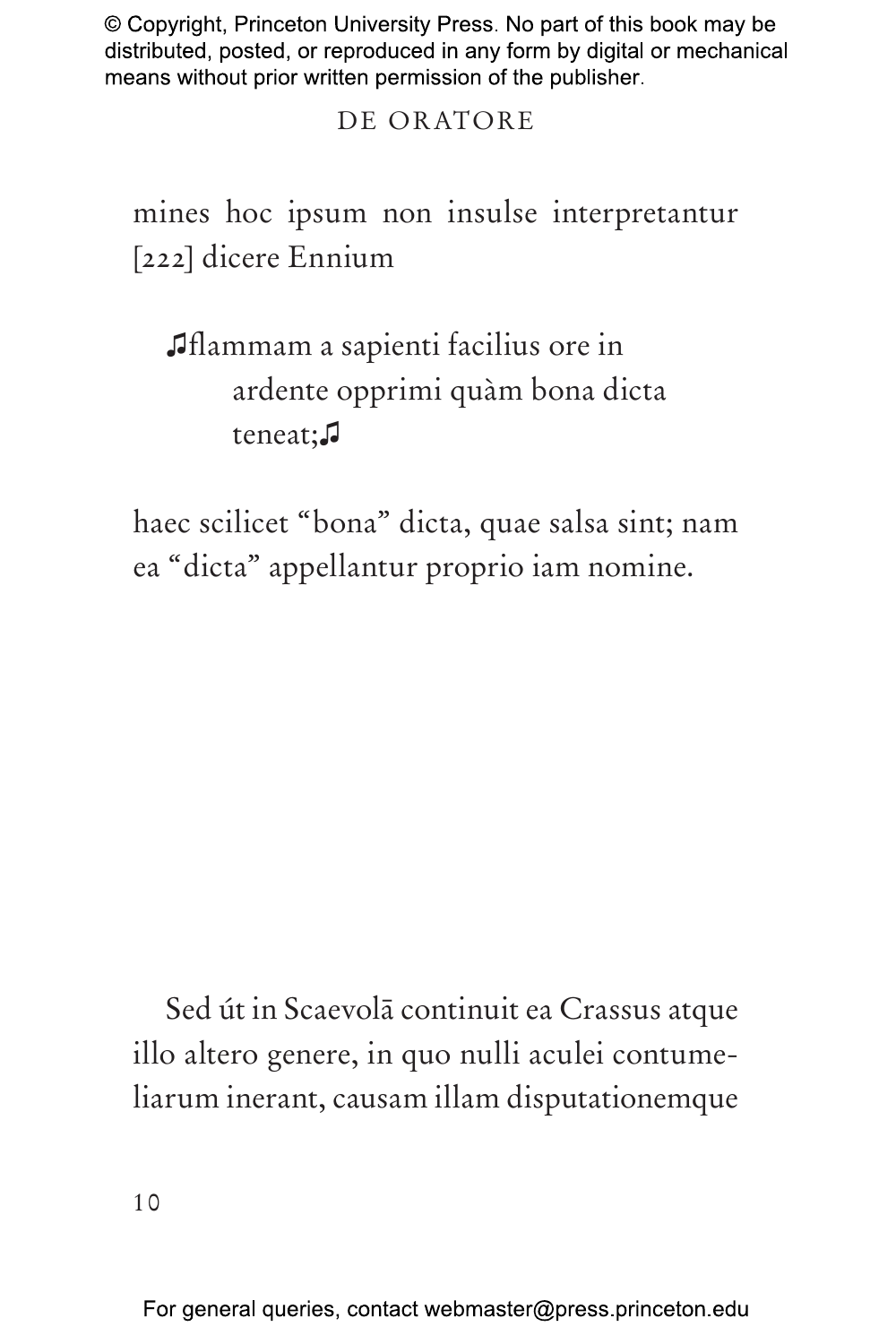HOW TO TELL A JOKE

hilarious to say them. Accordingly (and this is pretty funny), some jokers twist these [222] lines of Ennius—

♫"When his mouth's on fire, it's easier for a wise man to suppress the flames than a good remark (*bona dicta*)."♫

—to say:

♫"When his mouth's on fire, it's easier for a wiseass to suppress the flames than a good wisecrack (*bona dicta*)."♫

They claim the "good" or "helpful" part of Ennius's *dicta* obviously has to mean "funny" because *dicta* ("remark") already means "wisecrack" all by itself!

But as much as Crassus kept away from those in dealing with Scaevola and instead made light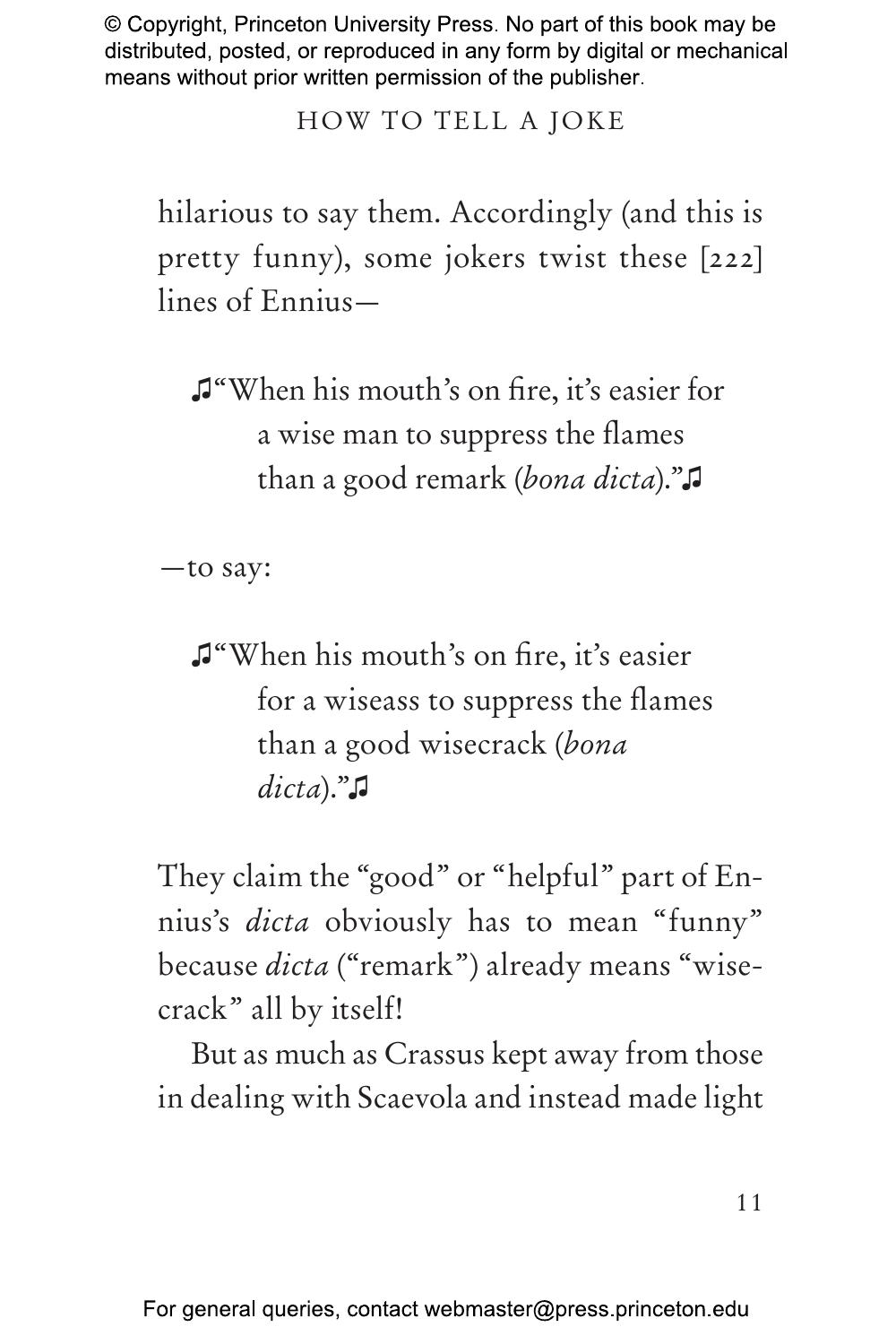# DE ORATORE

lusit, síc in Bruto, quem oderat et quem dignum contumeliā iudicabat, utroque genere pugnavit. [223] ¡Quàm multa de balneis quas nuper ille vendiderat, ¡quàm multa de amisso patrimonio dixit! ¡Atque illa brevia!—quom ille diceret se sine causā sudare:

Minime mirum (*inquit*); modo enim existi de balneis.

Innumerabilia huiuscemodi fuerunt, sed non minus iucunda illa perpetua. Quom enim Brutus duo lectores excitasset et alteri "De colonia Narbonensi" Crassi orationem legendam dedisset, alteri "De lege Servilia" et quom contraria inter sese de re publicā capita contulisset, noster hic facetissime "Tres" patris Bruti "De iure civili libellos" tribus legendos dedit.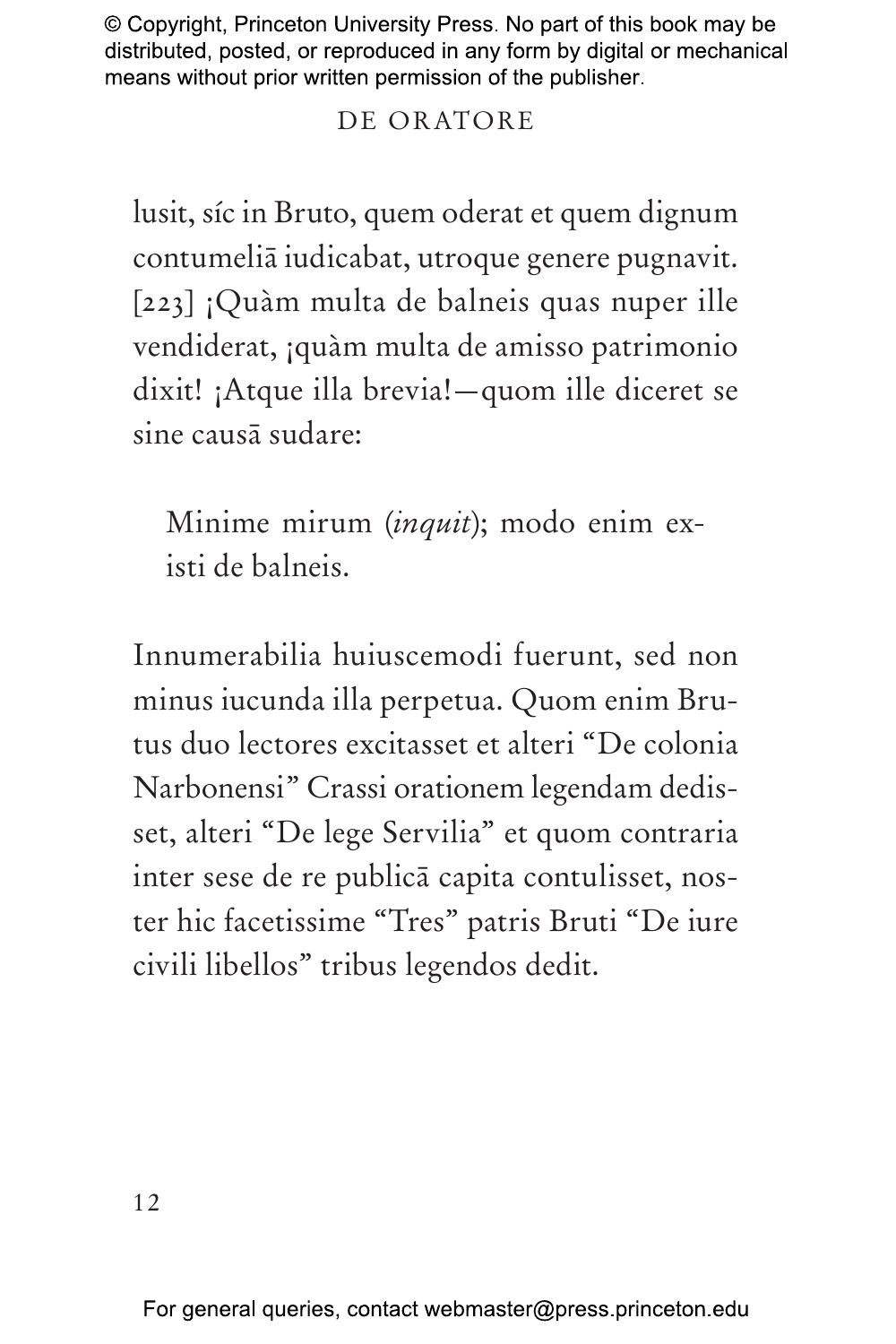# HOW TO TELL A JOKE

of the trial and their disagreement with the other kind—the one that doesn't entail roasting anyone—when it came to Marcus Brutus, who he hated and thought deserved abuse, he unloaded with both kinds. [223] He went *crazy* on the spa Brutus had recently sold off and the inheritance he'd burned through! And those zingers!—such as when Brutus said, "I don't see what I'm up here sweating for," and he snapped back,

"No surprise there: you *did* just get out of the spa...."

There were *countless* ones like that, but the continuous banter was just as funny. I mean, Brutus called in a couple readers to quote from a pair of policy speeches Crassus had given to different audiences, and then pointed out sections where Crassus had allegedly flip-flopped. And *that*'s when our friend Crassus here asked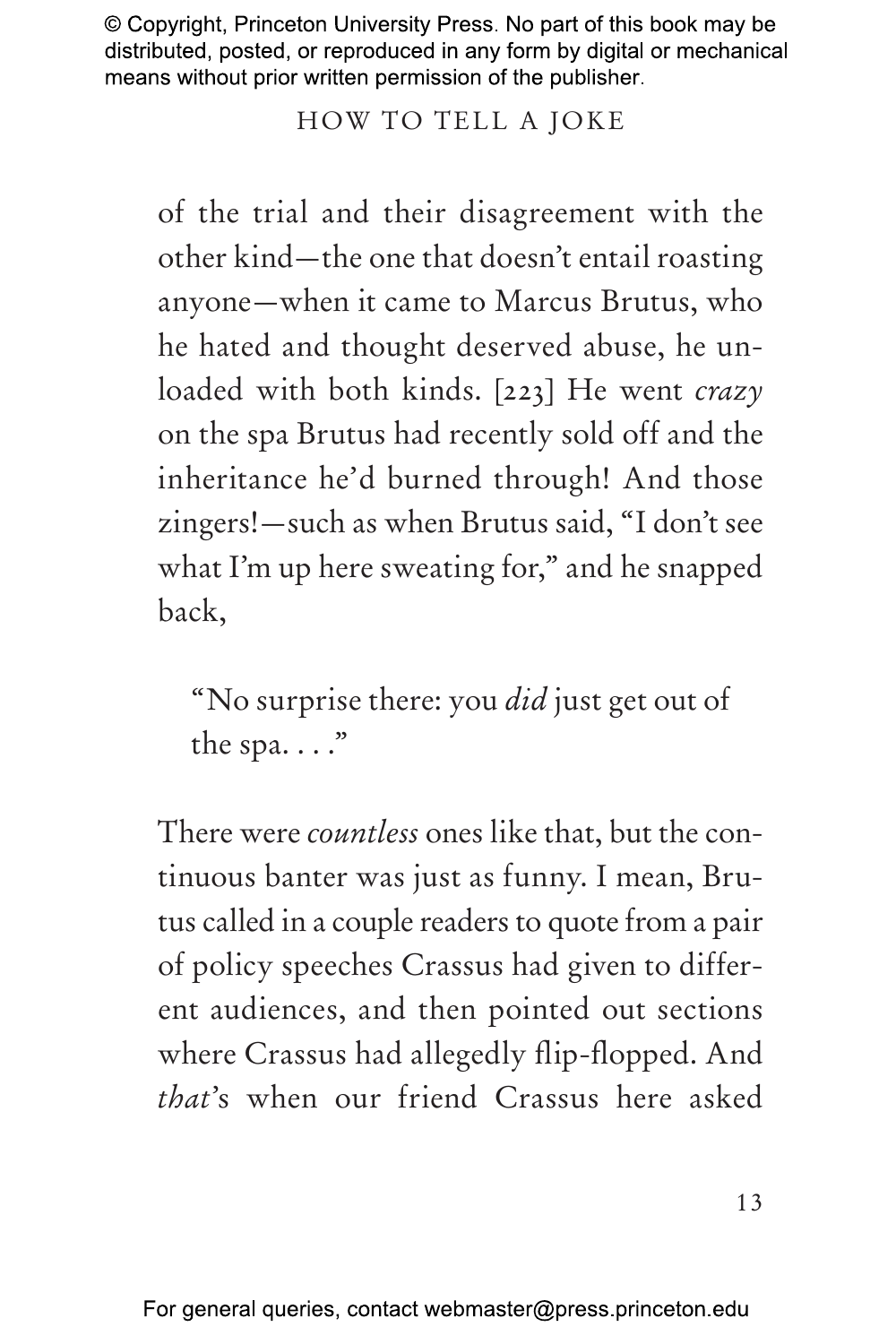#### DE ORATORE

[224] Ex libro primo,

"Forte evenit ut in Privernati essemus ego et M. filius. . . ."

Brute, testificatur pater se tibi Privernatem fundum reliquisse.

Deinde, ex libro secundo,

For general queries, contact webmaster@press.princeton.edu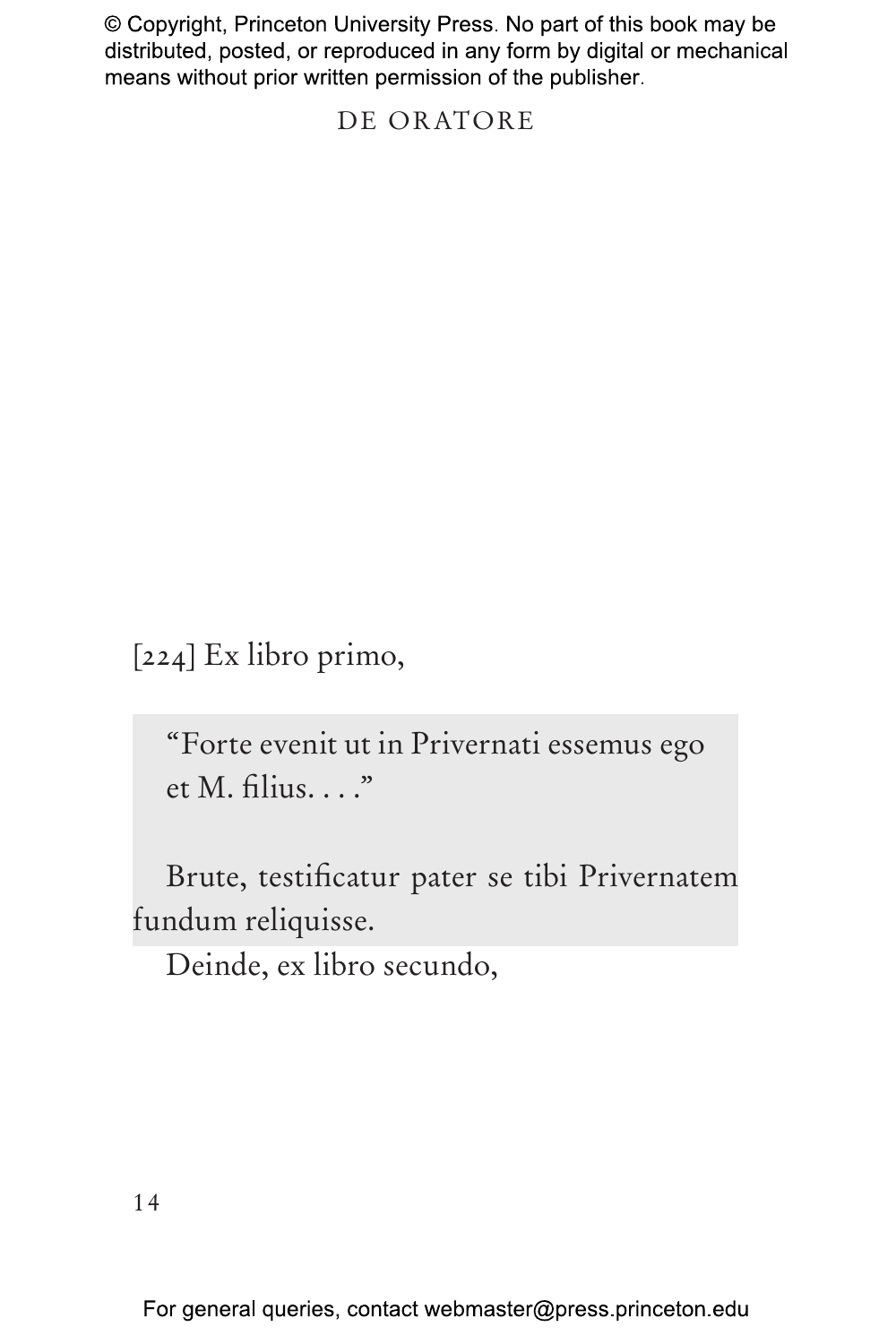HOW TO TELL A JOKE

(*cracking up*)—it was totally hilarious—*three* people to come read bits from the *three* books of the dialogue *On Civil Law* that Brutus's dad had written. Let me quote Crassus's rebuttal.

CAESAR QUOTES FROM CRASSUS'S REBUTTAL

*[Caesar now quotes extracts from Crassus's rebuttal. The first three extracts begin with an inset quotation from Brutus's father's book, followed by Crassus's commentary.]* [224] First came book one:

"My son Marcus and I once found ourselves at our villa in Privernum . . ."

Brutus! Your father's going on record that he left you an estate in Privernum.

Then came book two: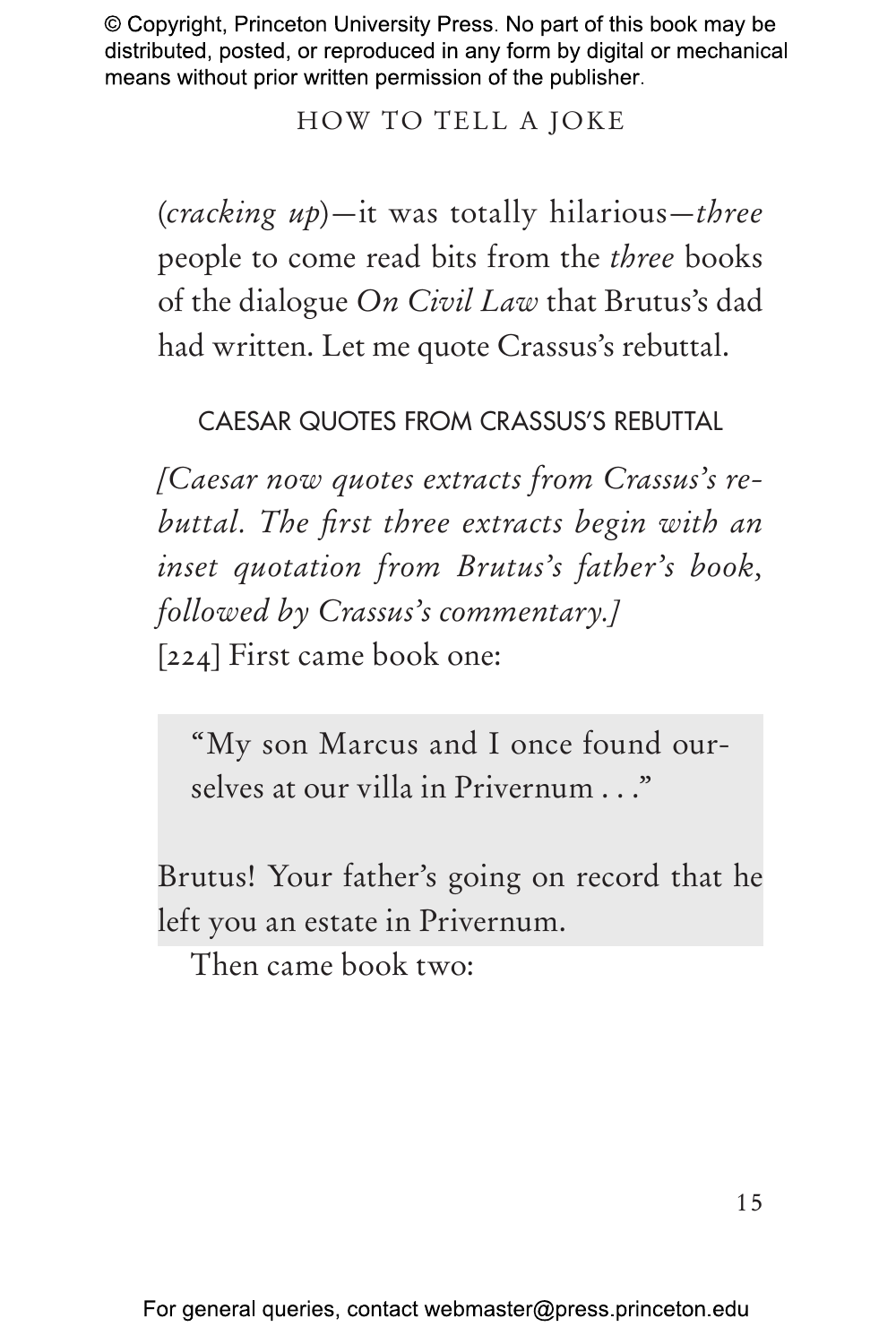# DE ORATORE

"In Albano eramus ego et M. filius. . . ."

¡Sapiens videlicet homo cum primis nostrae civitatis norat hunc gurgitem! Metuebat ne, quom is nihil haberet, nihil esse ei relictum putaretur.

Tum, ex libro tertio, in quo finem scribendi fecit (tot enim, ut audivi Scaevolam dicere, sunt veri Bruti libri),

"In Tiburti forte adsedimus ego et M. filius. . . ."

Ubi sunt hi fundi, Brute, quos tibi pater publicis commentariis consignatos reliquit? Quod nisi puberem te, inquit, iam haberet, ¡quartum librum composuisset et se etiam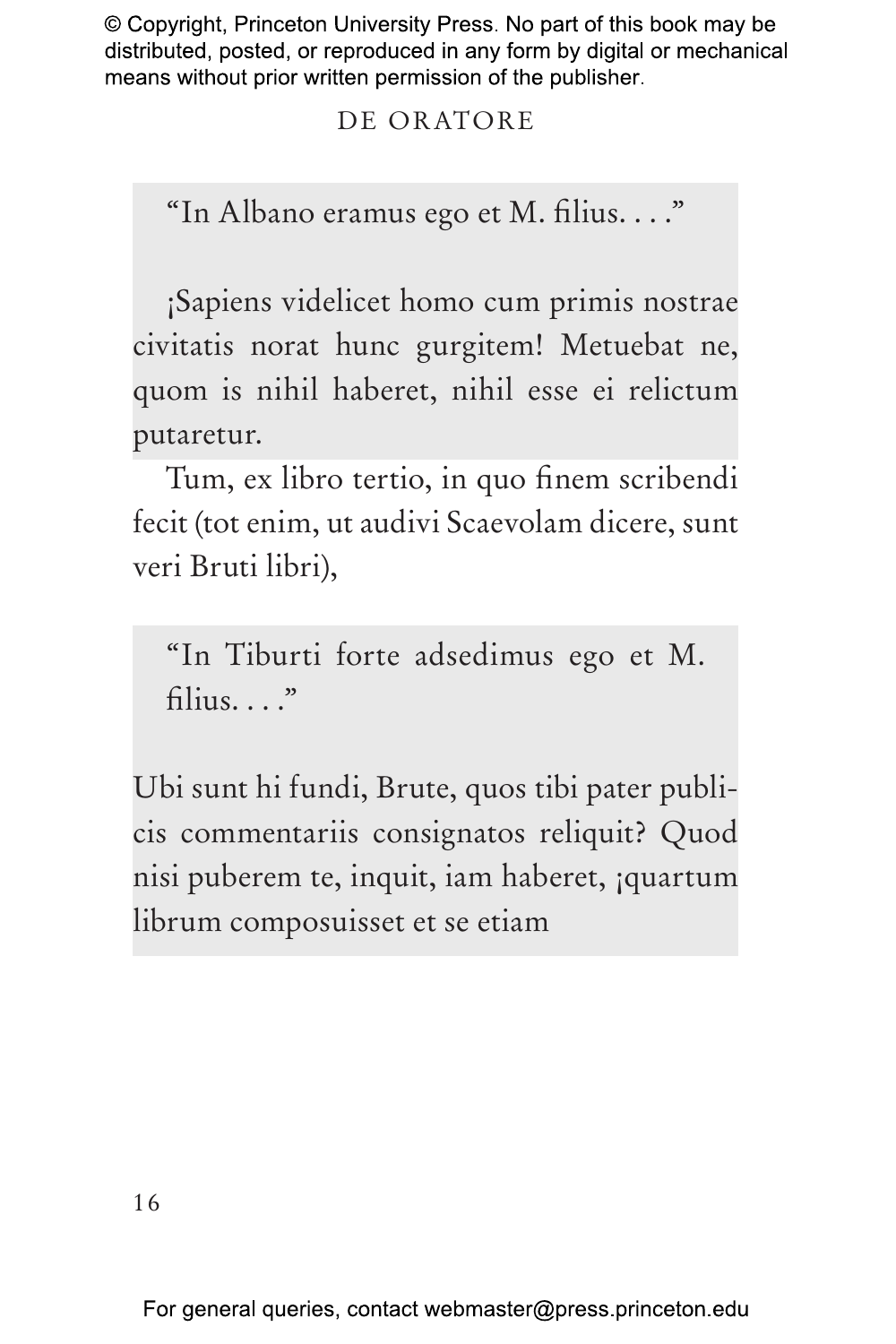HOW TO TELL A JOKE

"My son Marcus and I were at our villa in Alba $\ldots$ "

This guy's *clearly* a genius, one of the smartest in the country! *He knew* (*glancing at Brutus*) this black hole. He was worried that once Brutus didn't *have* anything, people would assume he hadn't been *left* anything.

Then came book three, which is the last one he wrote (I heard Scaevola say there are three authentic books by Brutus):

"My son Marcus and I found ourselves holed up at our villa in Tivoli . . ."

Brutus, where *are* these estates your father left you? The bequest is recorded right here in this published treatise! If he didn't think you were already grown up, I guess your father would've written a fourth book to document that: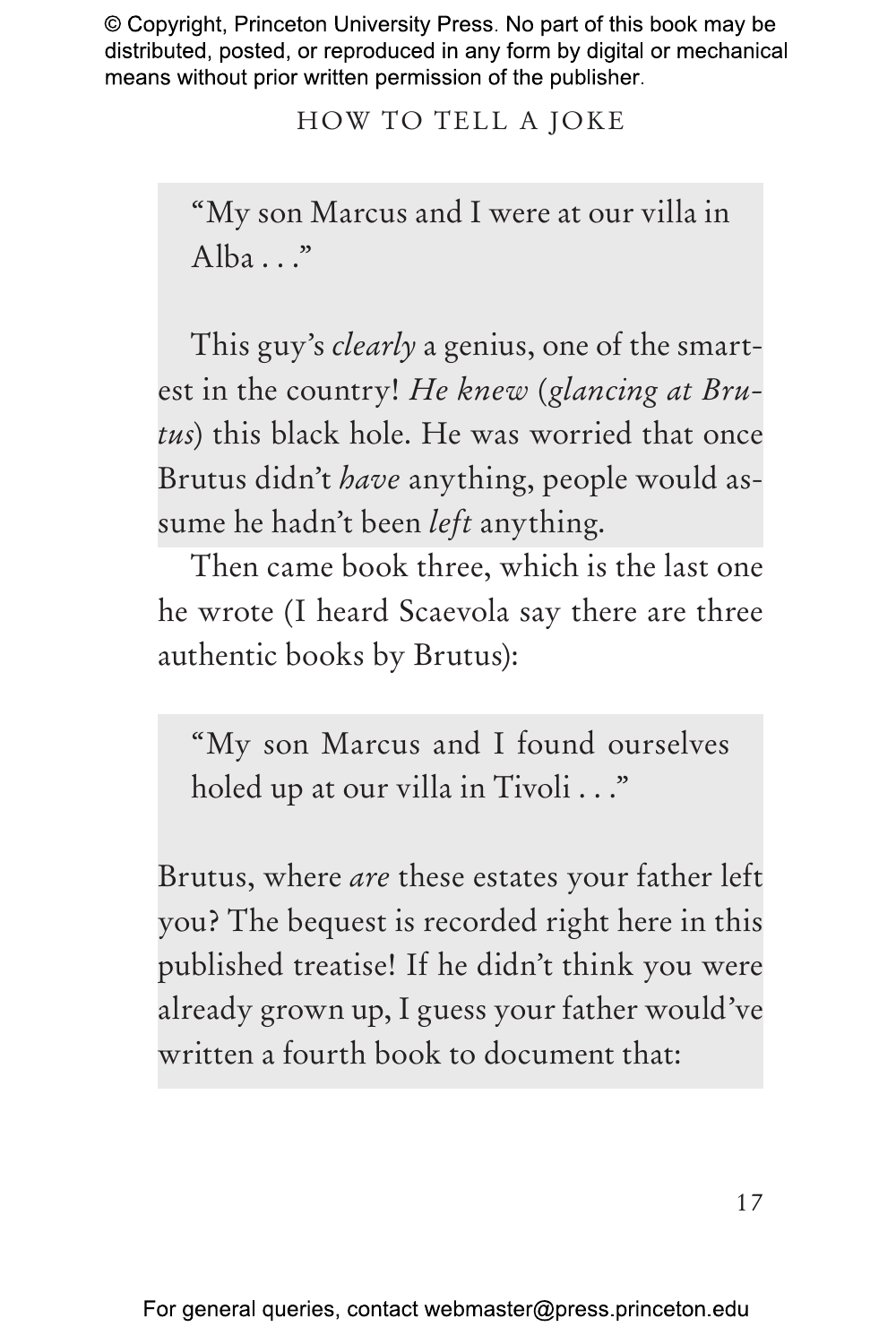## DE ORATORE

"in balneis locutum cum filio"

scriptum reliquisset!

[225] ¿Quis est, igitur, qui non fateatur hōc lepore atque his facetiis non minus refutatum esse Brutum quàm illis tragoediis quas egit īdem, quom casu in eādem causā funere efferretur anus Iunia? Pro di immortales, ¡quàe fuit illa, quànta vis! Quàm inexpectata! Quàm repentina! quom, coniectis oculis, gestu omni ei iminenti, summā gravitate et celeritate verborum, "Brute," inquit,

"Quid sedes? Quid illam anum patri nuntiare vis tuo? ¿Quid illis omnibus, quorum imagines vides duci? Quid maioribus tuis? ¿Quid L. Bruto, qui hunc populum dominatu regio liberavit? Quid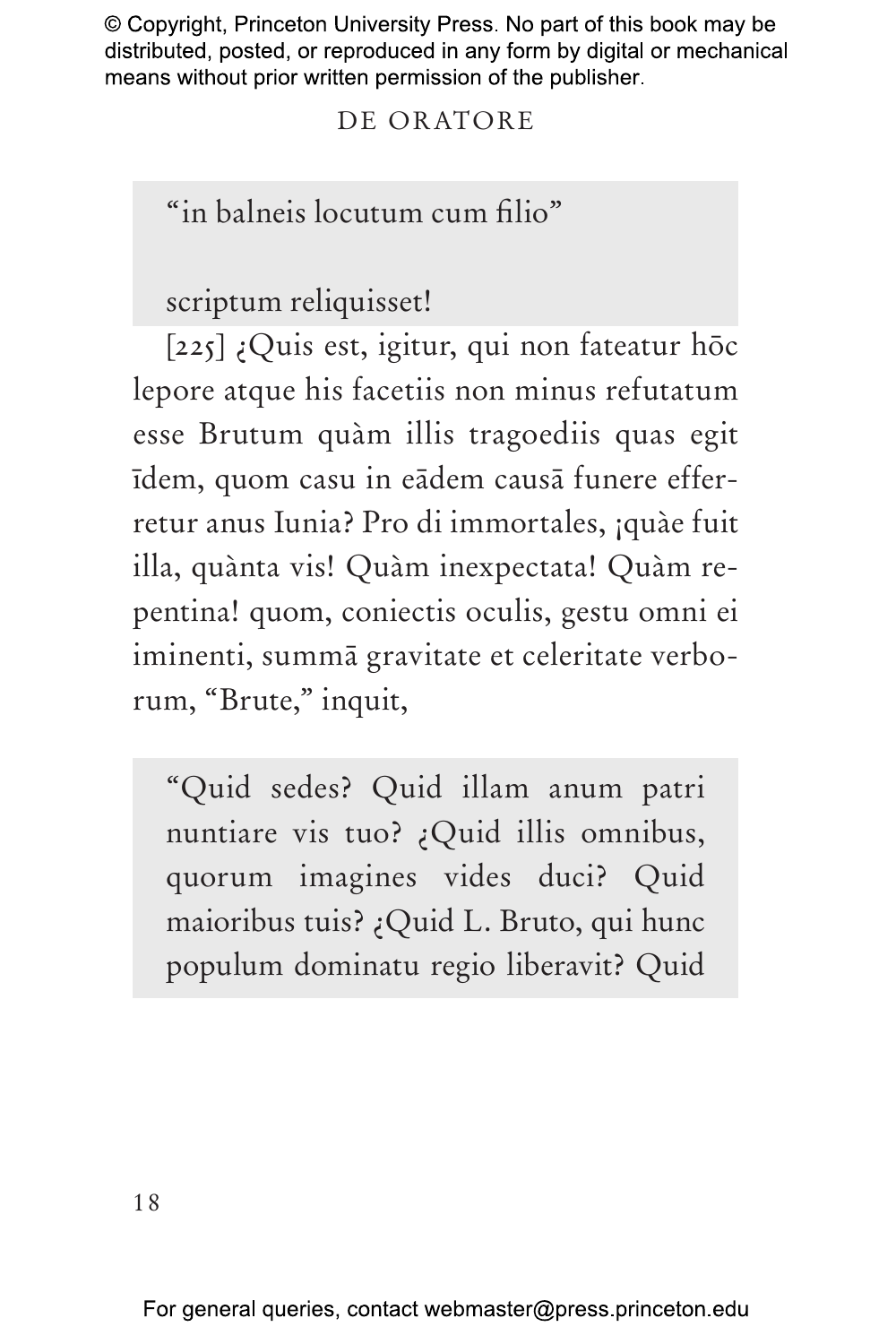HOW TO TELL A JOKE

"My son and I were having a conversation at our spa. . . ."

[225] Everyone, *everyone*, would agree that Brutus got brought down by this ribbing and those wisecracks just as effectively as by those "tragedies" Crassus acted out when, at the same trial, the funeral procession for a distant relative of Brutus's—an old woman—happened to come passing by. Good *gods*! You should have *seen* it, his zap! So sudden, so out of nowhere! Crassus fixed his eyes on Brutus, loomed over him with his every gesture, and, in a torrent of eloquence, intoned, "Brutus!":—

"Why are you just sitting there? What do you want that lady to go tell your father? What should she tell all those people whose funeral masks are parading by? What about your ancestors? What about Lucius Brutus, the man who freed this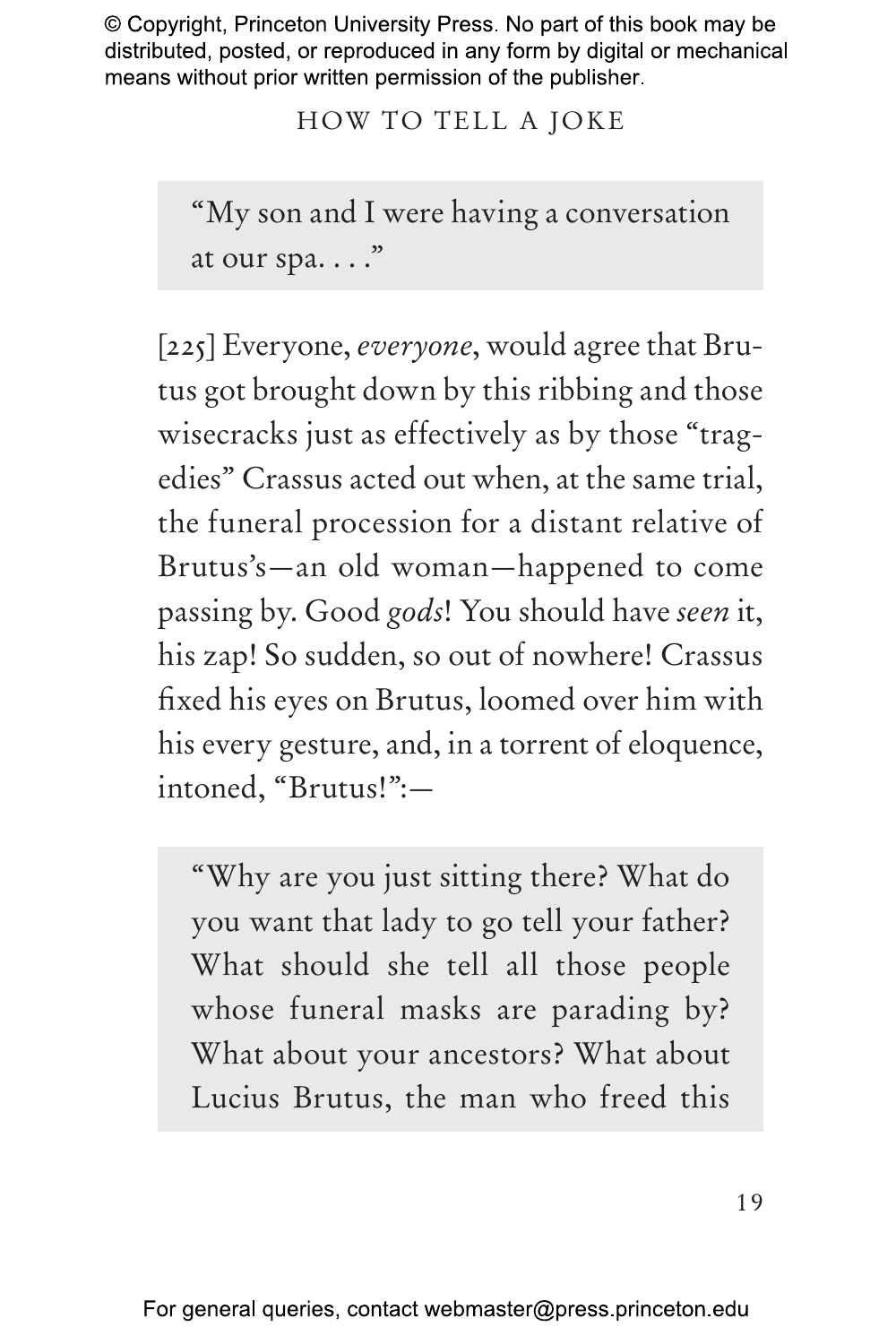### DE ORATORE

te agere? ¿Cui rei, cui gloriae, cui virtuti studere? ¿Patrimonione augendo? At id non est nobilitatis. Sed fac esse, nihil superest; libidines totum dissipaverunt. [226] An iuri civili? Est paternum; sed dicet te, quom aedīs venderes, ne in rutis quidem et caesis solium tibi paternum recepisse. An rei militari? ¡Qui numquam castra vīderis! An eloquentiae? ¡Quae neque est in te, et, quicquid est vocis ac linguae, omne in istum turpissimum calumniae quaestum contulisti! Tu lucem aspicere audes? Tu hos intueri? Tu in foro, tu in Urbe, tu in civium esse conspectu? Tu illam mortuam, tu imagines ipsas non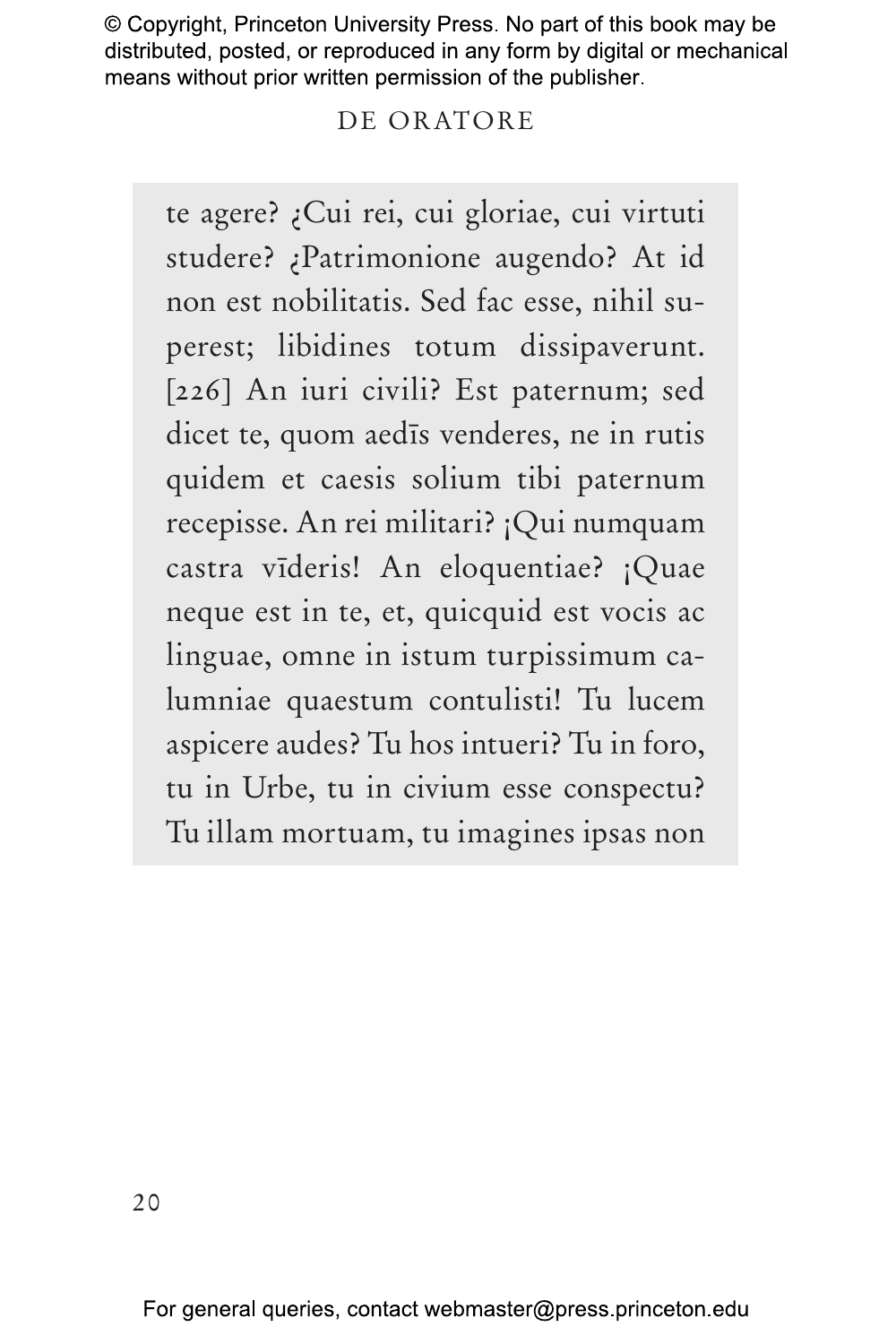HOW TO TELL A JOKE

nation from tyranny? What should she say you're doing with your life? What achievements, what accomplishments, what greatness should she say you're working on? Increasing the wealth you inherited? But real nobles don't do that, and even if they did—well, there's nothing left! You partied it all away! [226] Law school, like your father? C'mon. She'll tell 'em that when you sold the house, you sold your father's barrister chair right along with it! A military career? You've never seen a barracks! Excellence in public speaking? You're no good at it! Besides, you've used what tongue and voice you *do* have for that most shameful way of making a buck: badmouthing! Do you really have the nerve to appear in public, to look at these folks here, to show your face in the Forum, show it in Rome, show it to your fellow citizens? Don't you *panic* at the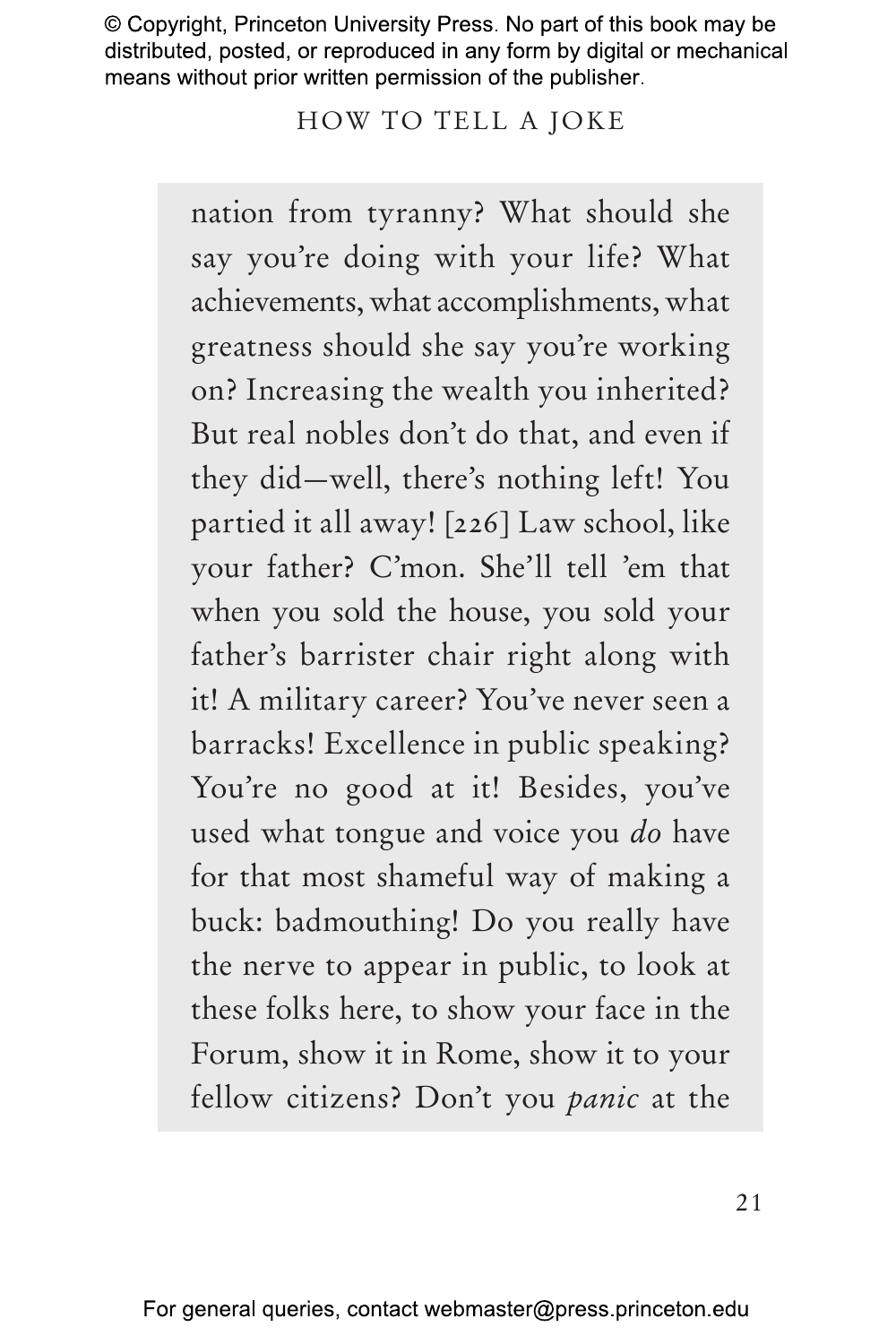### DE ORATORE

perhorrescis? ¡Quibus non modo imitandis, sed ne collocandis quidem, tibi locum ullum reliquisti!"

[227] Sed haec tragica atque divina; faceta autem et urbana innumerabilia vel ex una contione meministis. Nec enim contentio maior umquam fuit, nec apud populum gravior oratio, quàm huius contra collegam in censurā nuper, neque lepore et festivitate conditior. Quare tibi, Antoni, utrumque adsentior: ét (*1*) multum facetias in dicendo prodesse saepe, ét (*2*) eas arte nullo modo posse tradi. Illud quidem admiror, te nobis in eo genere tribuisse tantum et non huius rei quoque palmam, ut ceterarum, Crasso detulisse.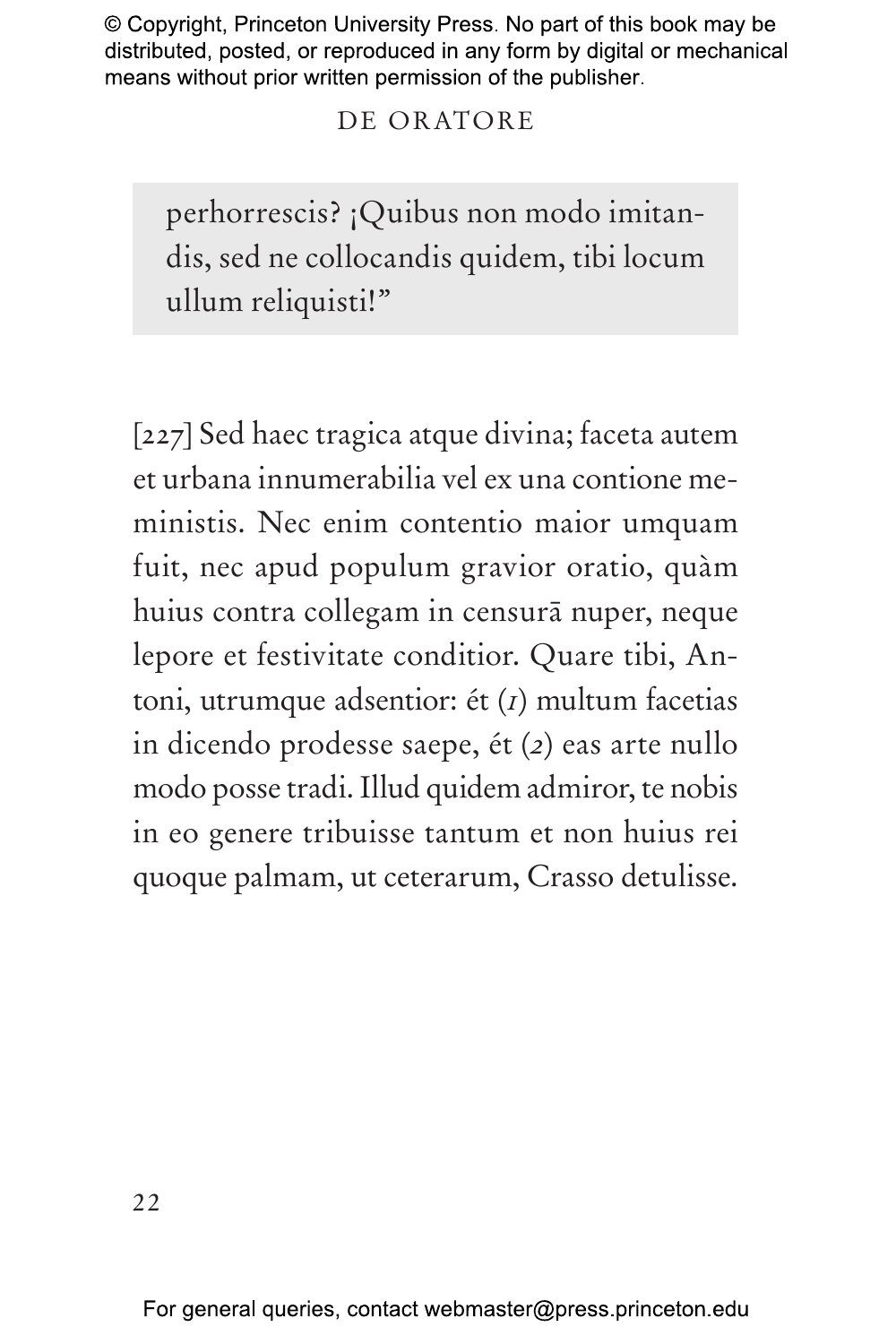## HOW TO TELL A JOKE

sight of that dead lady, at those masks going by? You've left yourself no *room* not only to imitate them, but heck, even to *display* them!"

[227] It was a majestic performance, out of this world. His endless quips and zingers, though, you can remember from just a single speech of his, because there's *never* been such an epic display of prowess or public speech more impressive than the one he recently gave attacking his colleague in office, and never one so well-peppered with good humor. And that's why I agree with you, Antony, on both points: (*1*) jokes *are* often highly effective in public speaking, and (*2*) there's just no way to teach them systematically. I really am surprised you gave me so much credit in this area instead of awarding the crown to Crassus, as in every other area.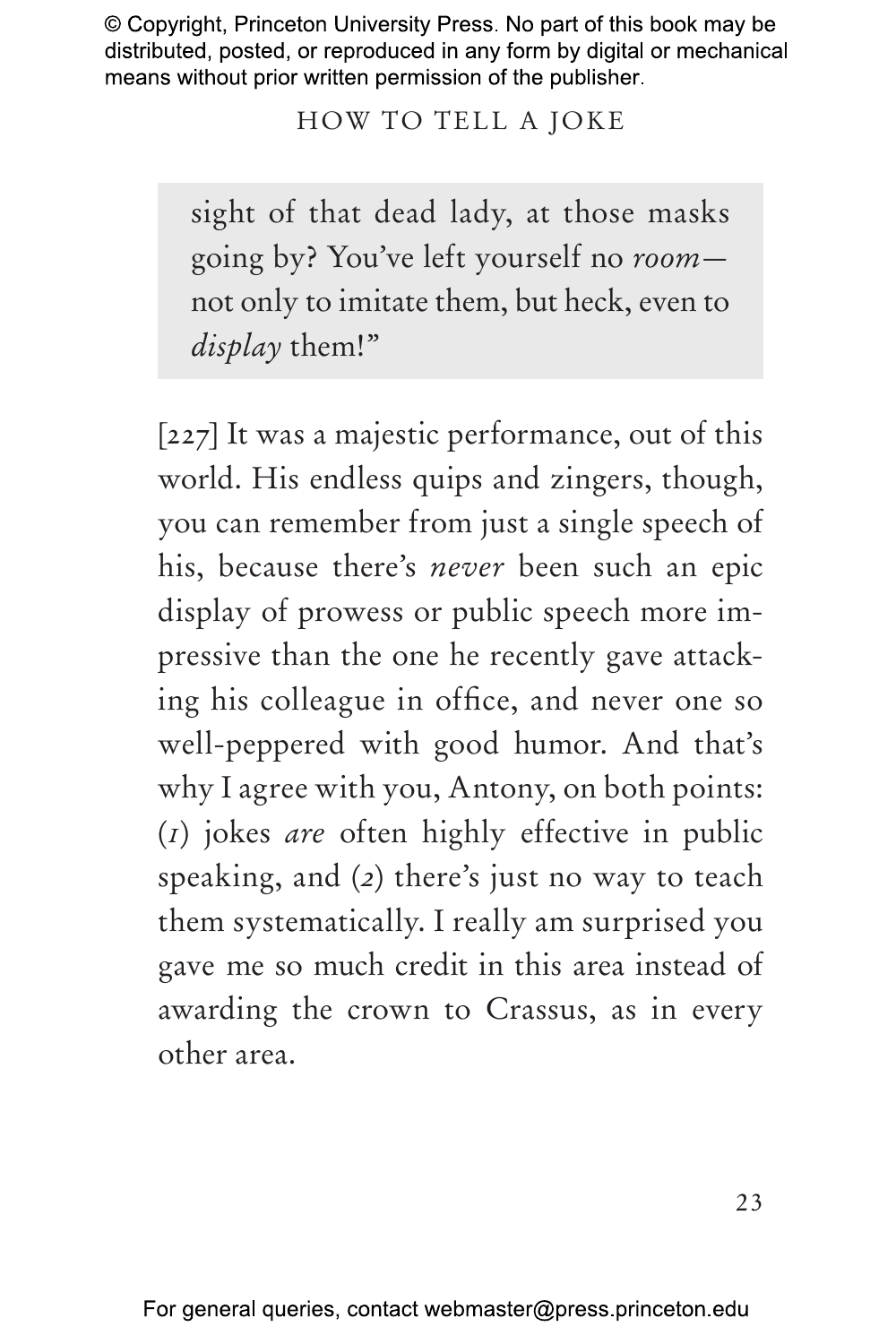#### DE ORATORE

### **ANTONIUS**

[228] *Tum Antonius* Ego verò ita fecissem (*inquit*) nisi interdum in hoc Crasso paulum inviderem. Nam esse quamvis facetum atque salsum, non nimis est per se ipsum invidendum; sed quom omnium sit venustissimus et urbanissimus, omnium gravissimum et severissimum ét esse ét videri, quod isti contigit uni, id mihi vix ferendum videbatur.

[229] *Hīc quom adrisisset ipse Crassus,*

Ac tamen (*inquit Antonius*) quom artem esse facetiarum, Iuli, negares, aperuisti quiddam quod praecipiendum videretur.

Haberi enim dixisti rationem oportere hominum, rei, temporis, ne quid iocus de gravitate decerperet; quod quidem inprimis a Crasso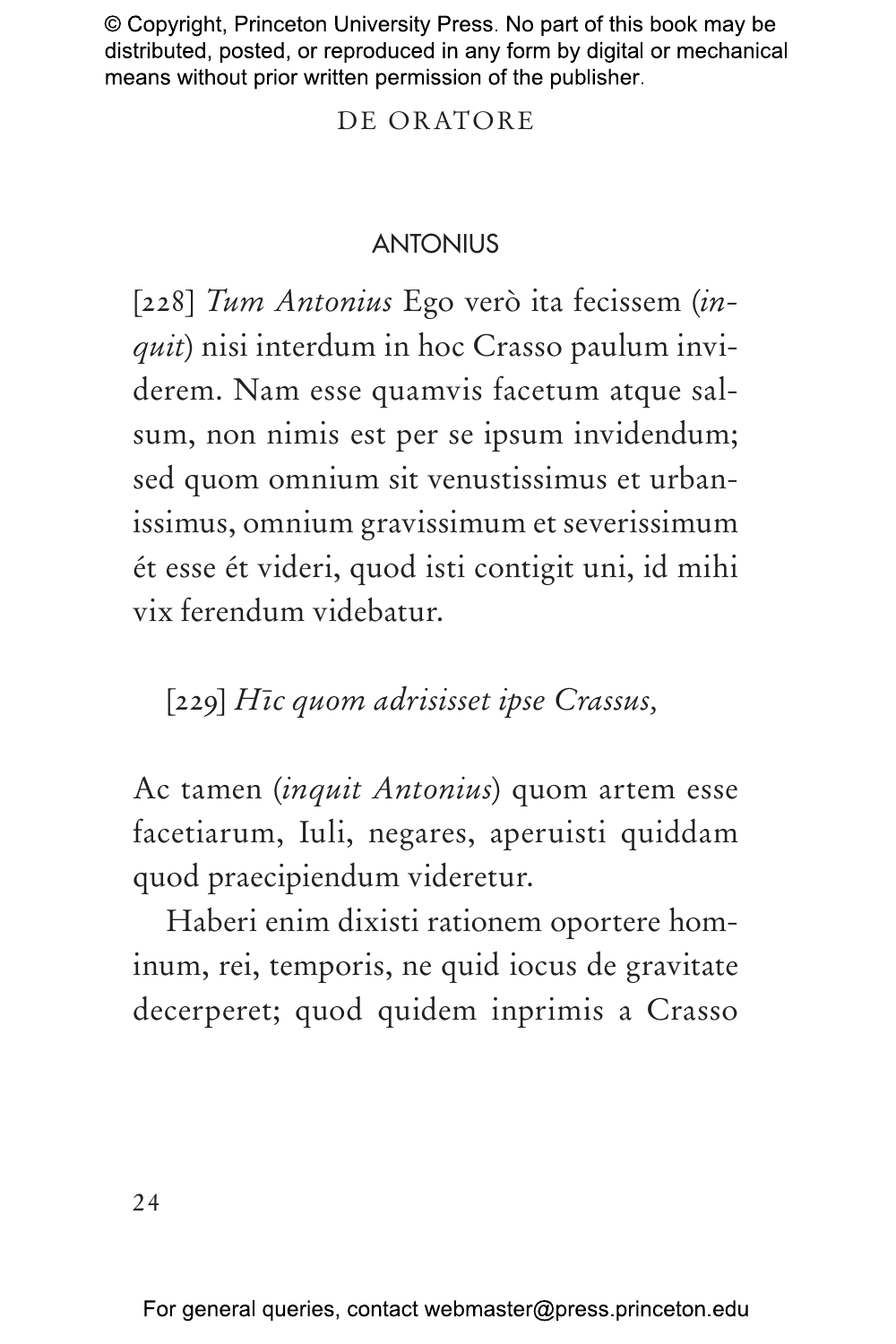HOW TO TELL A JOKE

# ANTONY

[228] Actually, I would have, if I weren't a little jealous of Crassus about that. The thing is, there's nothing wrong with being a *very* funny person. But to be *the* wittiest, the *most* hilarious of all, and *at the same time* to be *and* to be acknowledged as the stateliest and most soaring of all—which applies to him alone—I really didn't think I could handle it.

[229] *Crassus grins, and Antony continues.*

Still, though, Caesar, when you claimed that joking is not a teachable skill, you put your finger on something that I *do* think needs to be taught.

You see, you said we need to take stock of the people, the case, and the circumstances, so that a joke won't compromise our authority—and it's true, Crassus really does do that. But this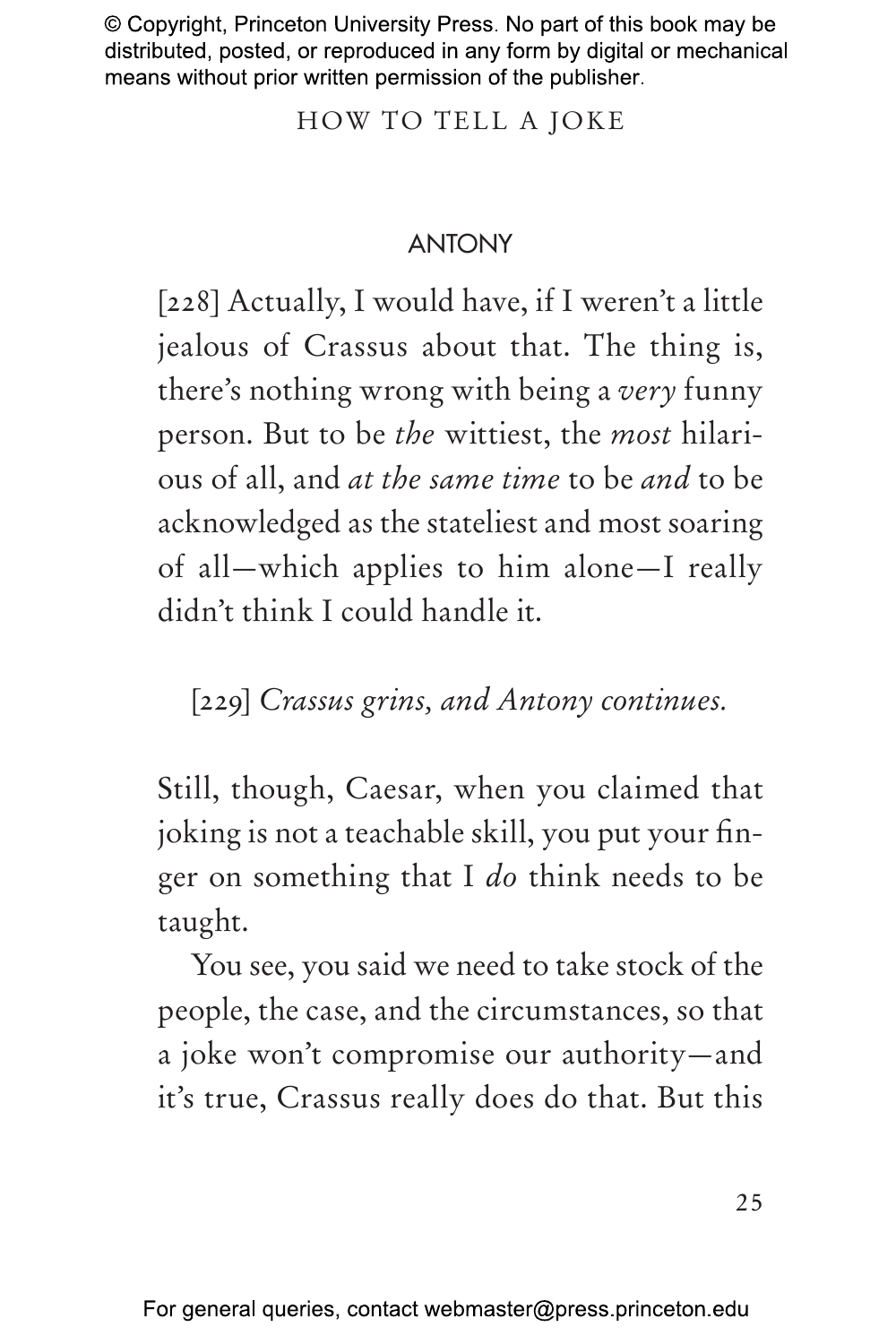## DE ORATORE

observari solet. Sed hoc praeceptum *praetermittendarum* est facetiarum, quom iis nihil opus sit. Nos autem quomodo utamur quom opus sit, quaerimus, ut in adversarium et maxime, si eius stultitia poterit agitari, in testem stultum, cupidum, levem, si facile homines audituri videbuntur.

[230] Omnino probabiliora sunt quae lacessiti dicimus quàm quae priores; nam ét (*1*) ingenii celeritas maior est quae apparet in respondendo, ét (*2*) humanitatis est responsio. Videmur enim quieturi fuisse, nisi essemus lacessiti; ut in ipsā istā contione nihil fere dictum est ab hōc, quod quidem facetius dictum videretur, quod non provocatus responderit. Erat autem tanta in Domitio gravitas, tanta auctoritas, ut, quod esset ab eo obiectum, lepore magis elevandum quàm contentione frangendum videretur.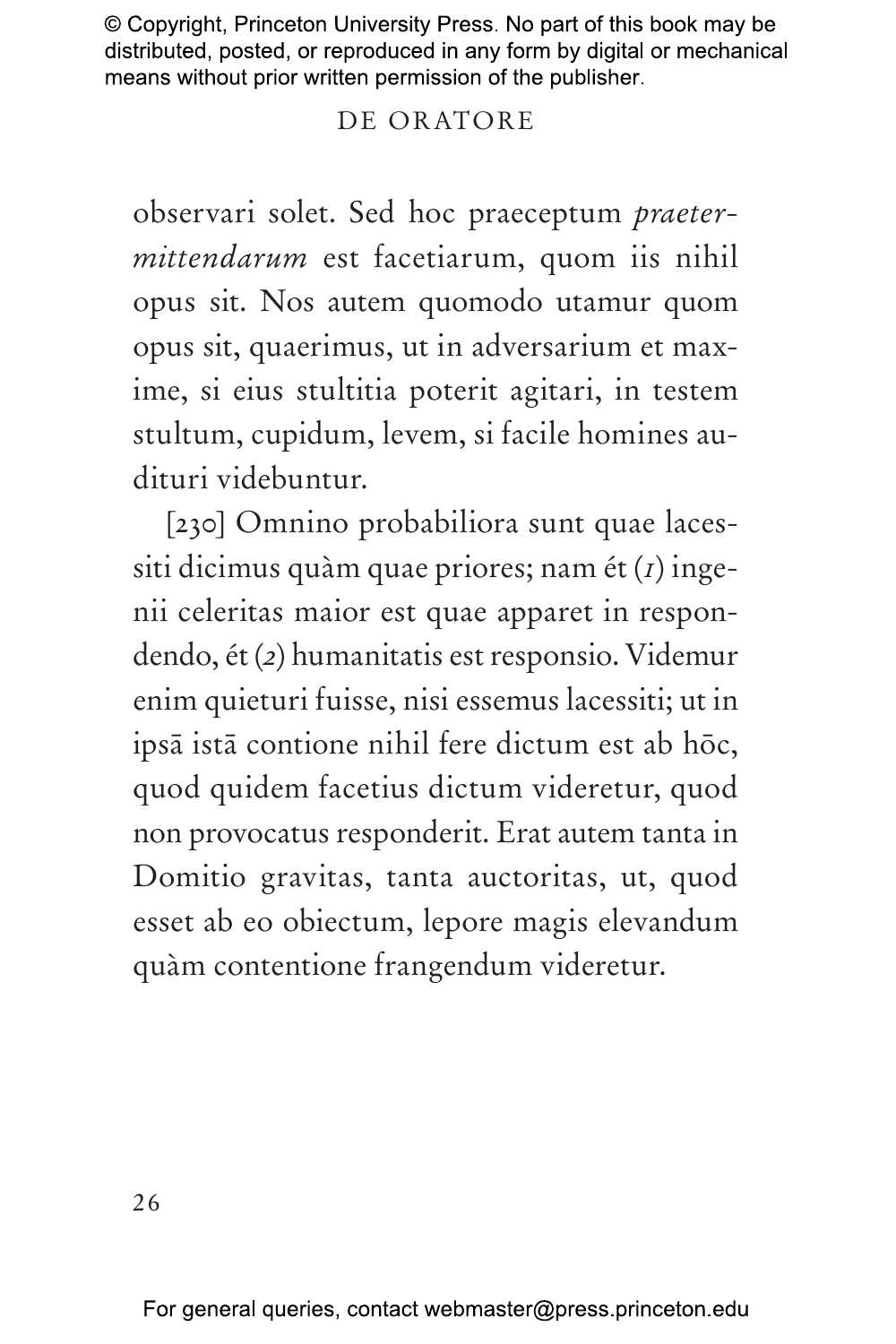HOW TO TELL A JOKE

rule applies to *not* making jokes when there's no need of them. What we're *actually* interested in, though, is how to use them when we *do* need them, as for example against an opponent, and especially how to trigger a stupid, eager, lightweight witness when the audience looks receptive to him.

[230] In general, our comebacks are more impressive than our unprovoked cut-downs, for two reasons: (*1*) the quickness of a person's mind appears greater in a response, and (*2*) comebacks are indicative of good manners, since they suggest we never would've said anything if we hadn't been attacked. For example, in that very speech you mentioned [*in 227*], practically every quip Crassus made was a comeback to some attack. The colleague he was speaking against was such an authoritative, impressive figure that humor evidently stood a better chance of trivializing his allegations than arguments did of refuting them.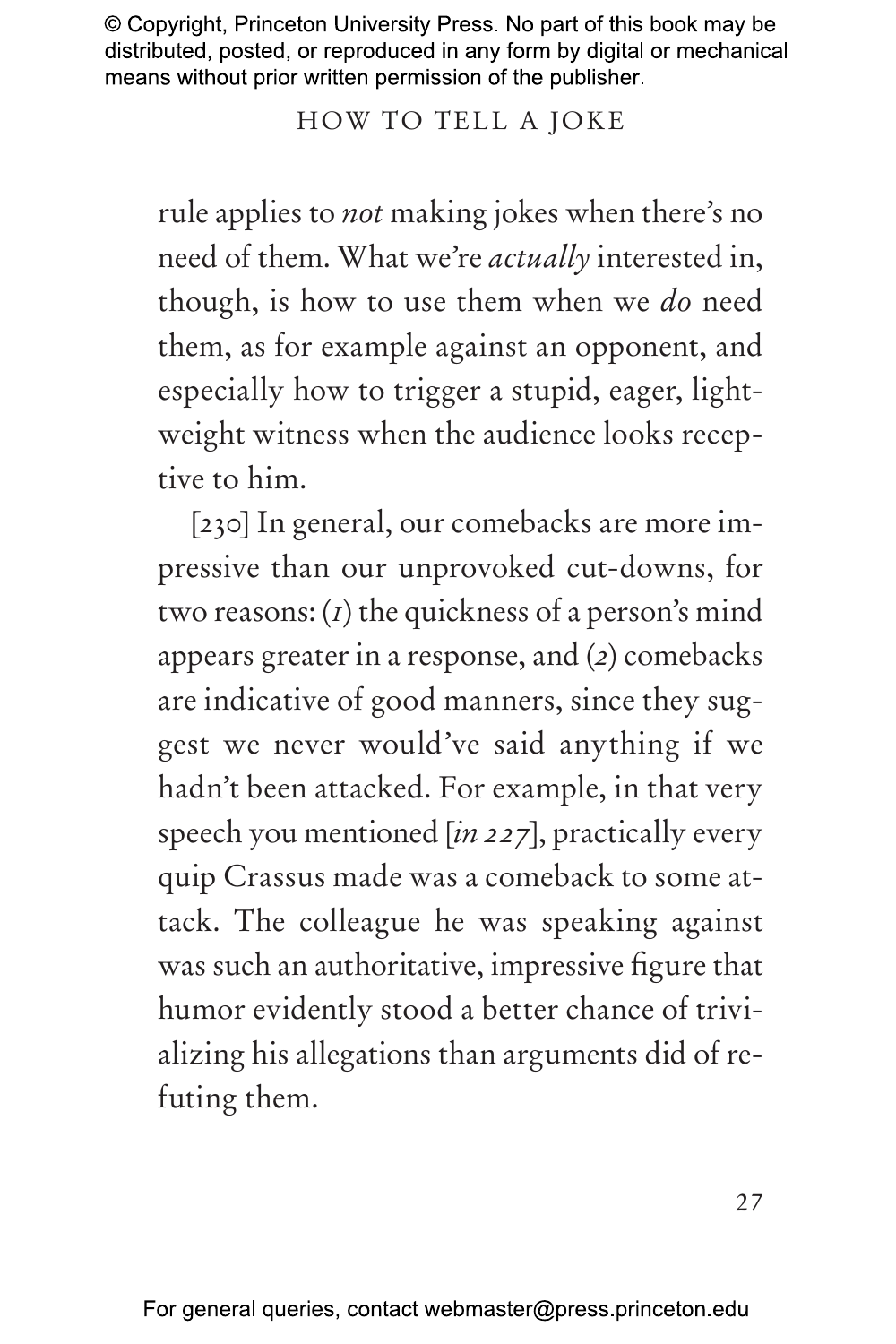### DE ORATORE

## **SULPICIUS**

[231] *Tum Sulpicius* Quid igitur? ¿Patiemur (*inquit*) Caesarem, qui, quamquam Crasso facetias concedit, tamen multo in eo studio magis ipse elaborat, non explicare nobis totum genus hoc iocandi, quale sit et unde ducatur, praesertim quom tantam vim et utilitatem salis et urbanitatis esse fateatur?

## **CAESAR**

Quid si (*inquit Iulius*) adsentior Antonio dicenti nullam esse artem salis?

[232] *Hīc quom Sulpicius reticuisset,*

For general queries, contact webmaster@press.princeton.edu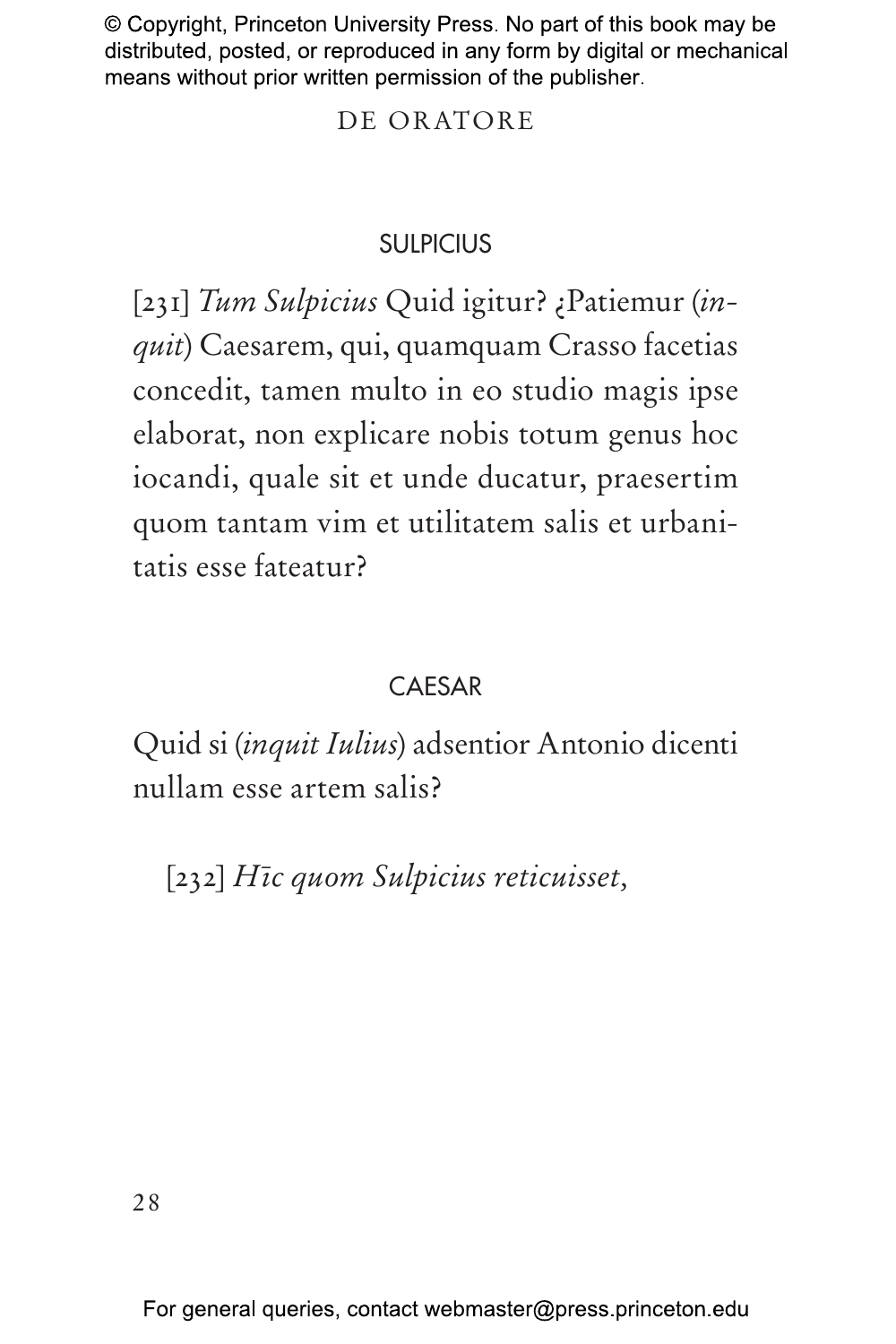HOW TO TELL A JOKE

# **SULPICIUS**

[231] That's Caesar for you, folks: he concedes primacy in wisecracks to Crassus, though he spends a lot more time on them himself. So: should we let him off the hook, or should we make him explain this whole theory of joking to us, namely what it is and where it comes from, especially since he's admitting that humor is as powerful and effective as it is?

# CAESAR

What if I agree with Antony that joking is not a teachable skill?

[232] *When Sulpicius has no answer to make, Crass chimes in:*